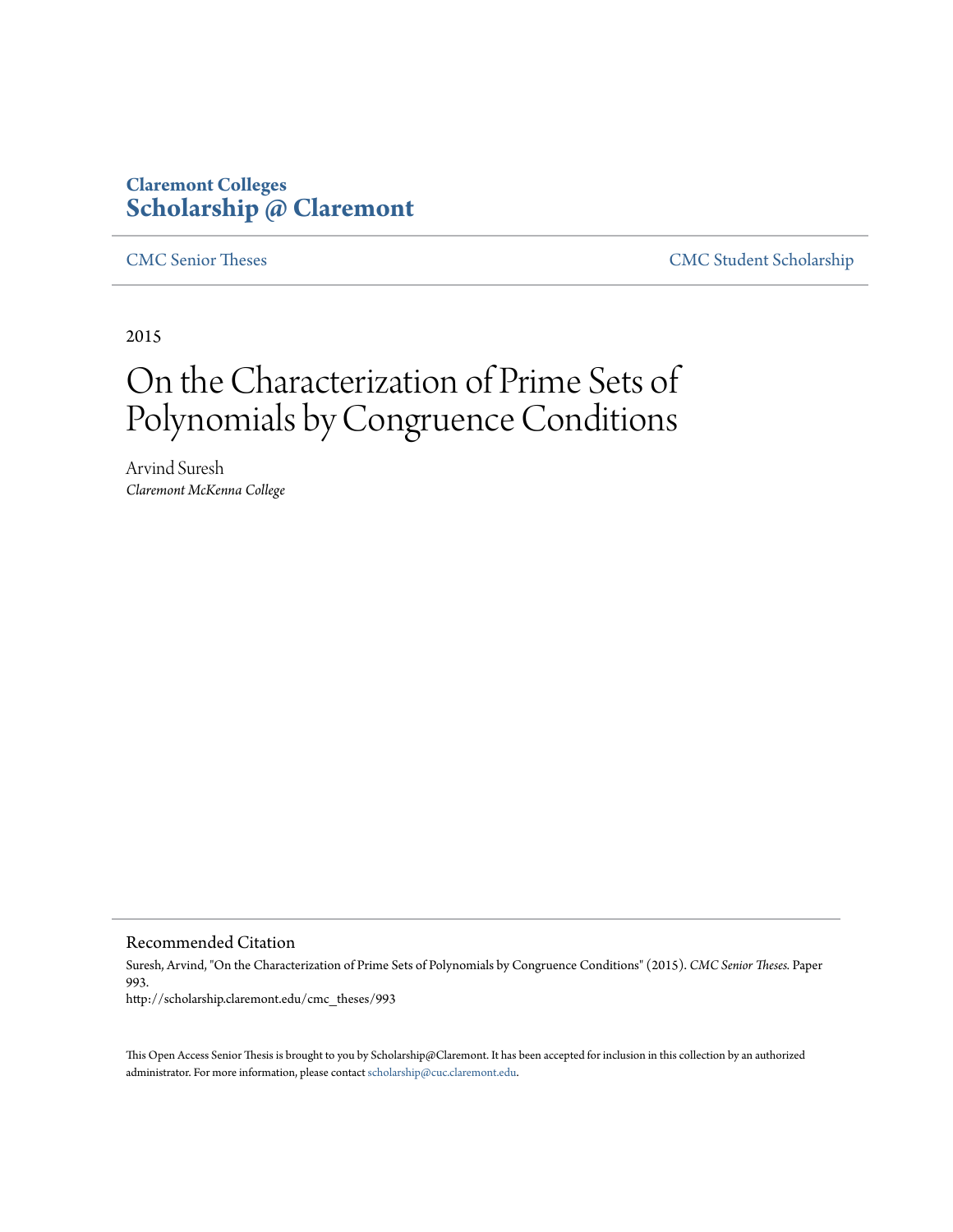### CLAREMONT MCKENNA COLLEGE

On the Characterization of Prime Sets of Polynomials by Congruence Conditions

#### SUBMITTED TO

#### Professor David Krumm

#### AND

#### DEAN NICHOLAS WARNER

#### BY

#### Arvind Suresh

for

#### SENIOR THESIS

#### Fall 2014

December 1st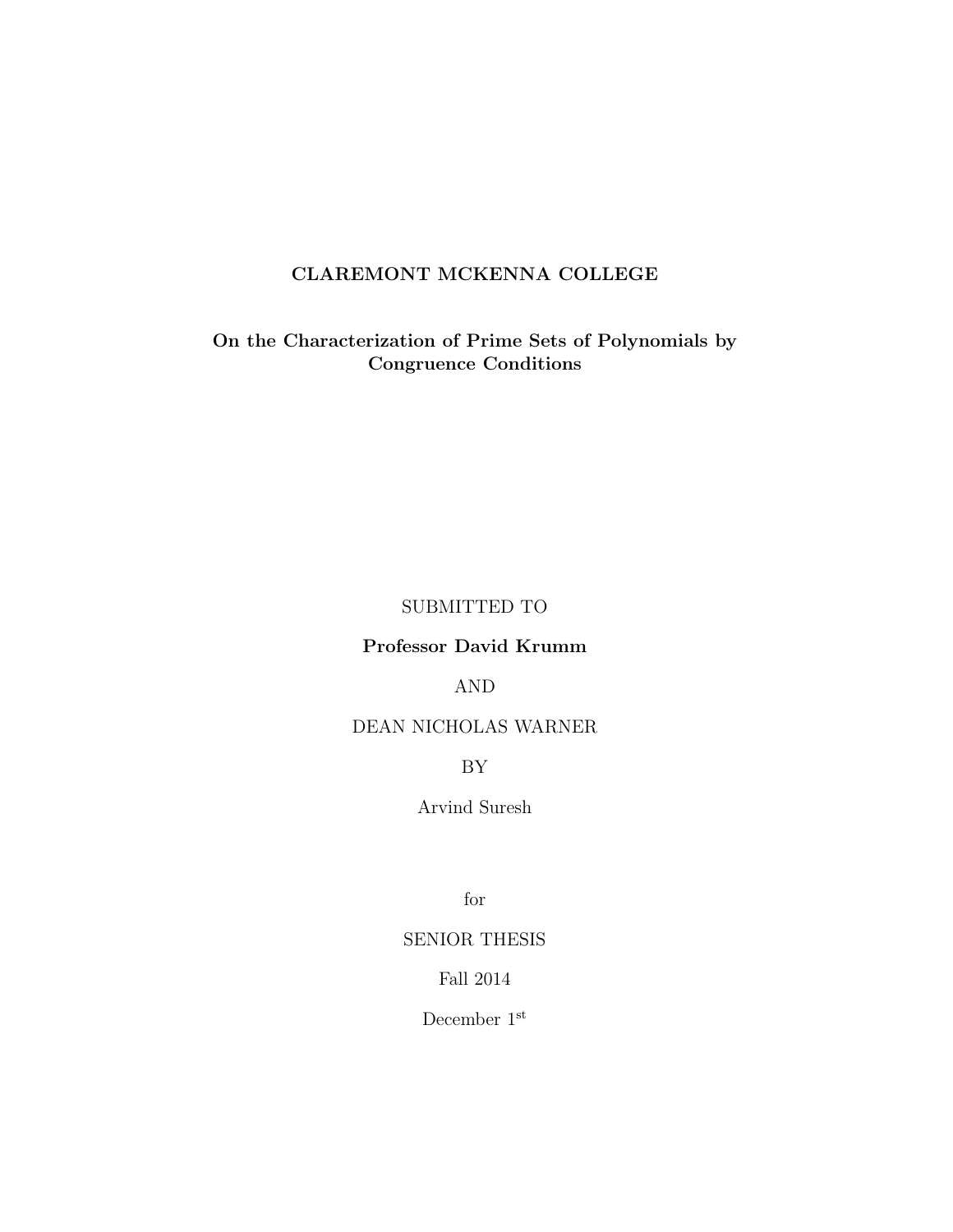## Contents

|                            | Preliminaries                     |                                                                                  |    |
|----------------------------|-----------------------------------|----------------------------------------------------------------------------------|----|
|                            | 1.1                               |                                                                                  |    |
|                            | 1.2                               |                                                                                  |    |
|                            | 1.3                               | Preliminary Investigations for higher degrees 7                                  |    |
| $2^{\circ}$                | Review of Algebraic Number Theory |                                                                                  | 12 |
|                            | 2.1                               |                                                                                  |    |
|                            | 2.2                               | Decomposition Groups and the Artin Symbol                                        | 16 |
|                            | 2.3                               |                                                                                  |    |
|                            | 2.4                               |                                                                                  | 20 |
| 3                          | Theorem A                         |                                                                                  | 22 |
|                            | 3.1                               |                                                                                  |    |
|                            | $3.2^{\circ}$                     | Follow-up Questions $\ldots \ldots \ldots \ldots \ldots \ldots \ldots \ldots 24$ |    |
|                            | 3.3                               |                                                                                  |    |
| $\boldsymbol{\mathcal{A}}$ |                                   | References                                                                       | 25 |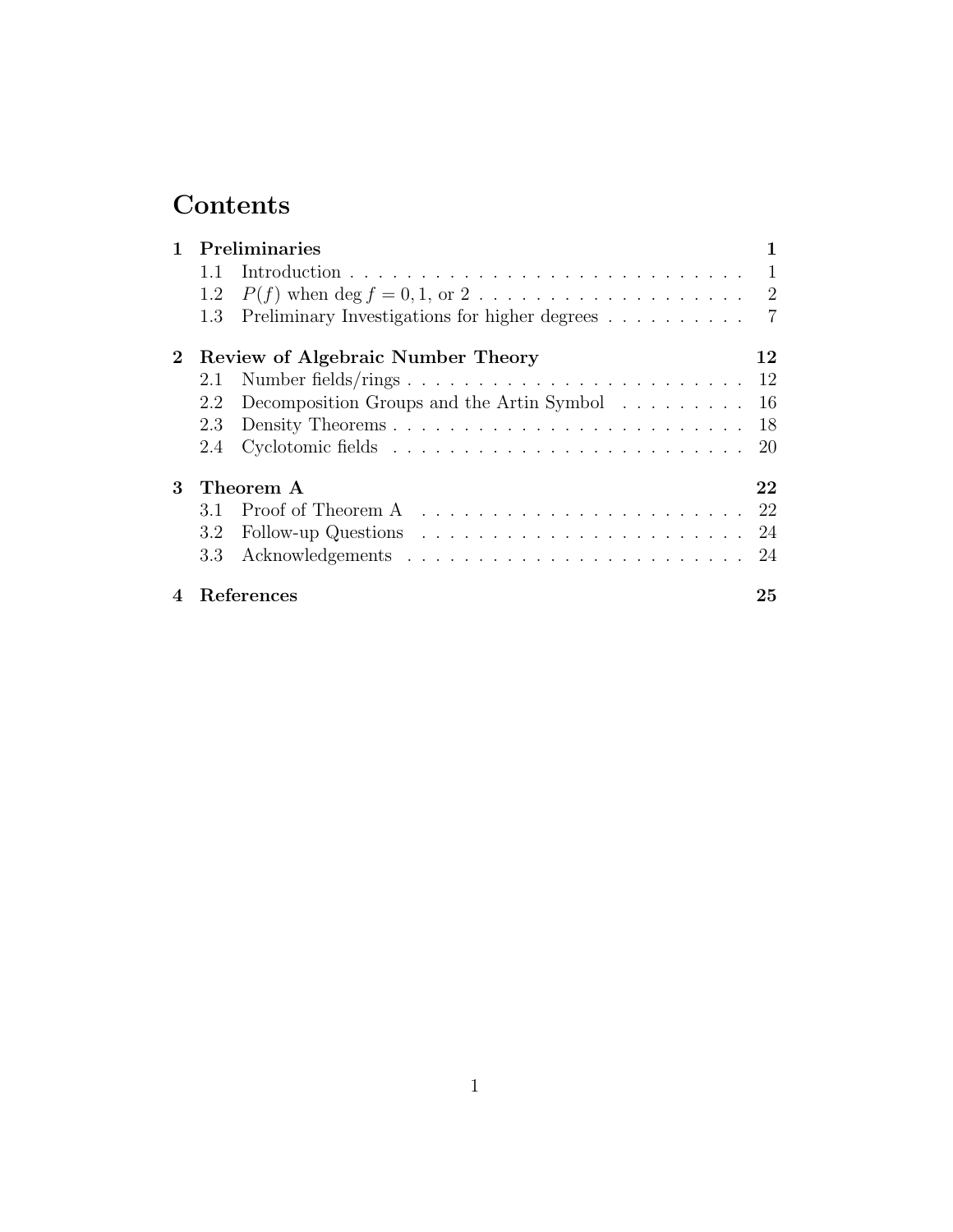#### Abstract

This project is concerned with the set of primes modulo which some monic, irreducible polynomial  $f(x) \in \mathbb{Z}[x]$  has a root, called the Prime Set of f. We completely characterise these sets for degree 2 polynomials, and develop sufficient machinery from algebraic number theory to show that if the Galois group of a monic, irreducible polynomial in  $\mathbb{Z}[x]$  is abelian, then its Prime Set can be written as the union of primes in some congruence classes modulo some integer.

## 1 Preliminaries

#### 1.1 Introduction

Let  $f(x) \in \mathbb{Z}[x]$  be a polynomial. For a prime p, the reduction of f modulo p, denoted  $f(x)$ , is the polynomial over the finite field  $\mathbb{Z}/p\mathbb{Z}$  (or  $\mathbb{F}_p$ ) that is obtained by reducing each coefficient of f modulo p. We say that  $f(x)$  has a root modulo p if  $f(x) \in \mathbb{F}_p[x]$  has a root in  $\mathbb{F}_p$ , or equivalently, there is some  $n \in \mathbb{Z}$  such that  $p \mid f(n)$ . For the rest of the document,  $\mathbb{P}$  denotes the set of all prime numbers in Z.

**Definition 1.1.1.** Let  $f(x) \in \mathbb{Z}[x]$  be a polynomial. We define the Prime Set of f to be

$$
P(f) = \{ p \in \mathbb{P} \mid f \text{ has a root mod } p \}.
$$

This project is an introductory investigation of the set  $P(f)$  for monic, irreducible polynomials  $f(x) \in \mathbb{Z}[x]$ . The question that drives the project is the following: "When can  $P(f)$  be characterised by congruence conditions. In other words, for which monic, irreducible  $f(x) \in \mathbb{Z}[x]$  can we find an integer m such that  $p \in P(f)$  if and only p lies in the union of some (but not all) congruence classes modulo m?

Recall that the Galois group Gal(f) of a polynomial  $f(x) \in \mathbb{Z}[x]$  is the Galois group of its splitting field extension over Q. The main Theorem of the paper is the following.

**Theorem A.** Let  $f(x) \in \mathbb{Z}[x]$  be a monic, irreducible polynomial with abelian Galois group,. Then there exists an integer m and

$$
\frac{[K_m:\mathbb{Q}]}{\deg f} = \frac{\phi(m)}{\deg f}
$$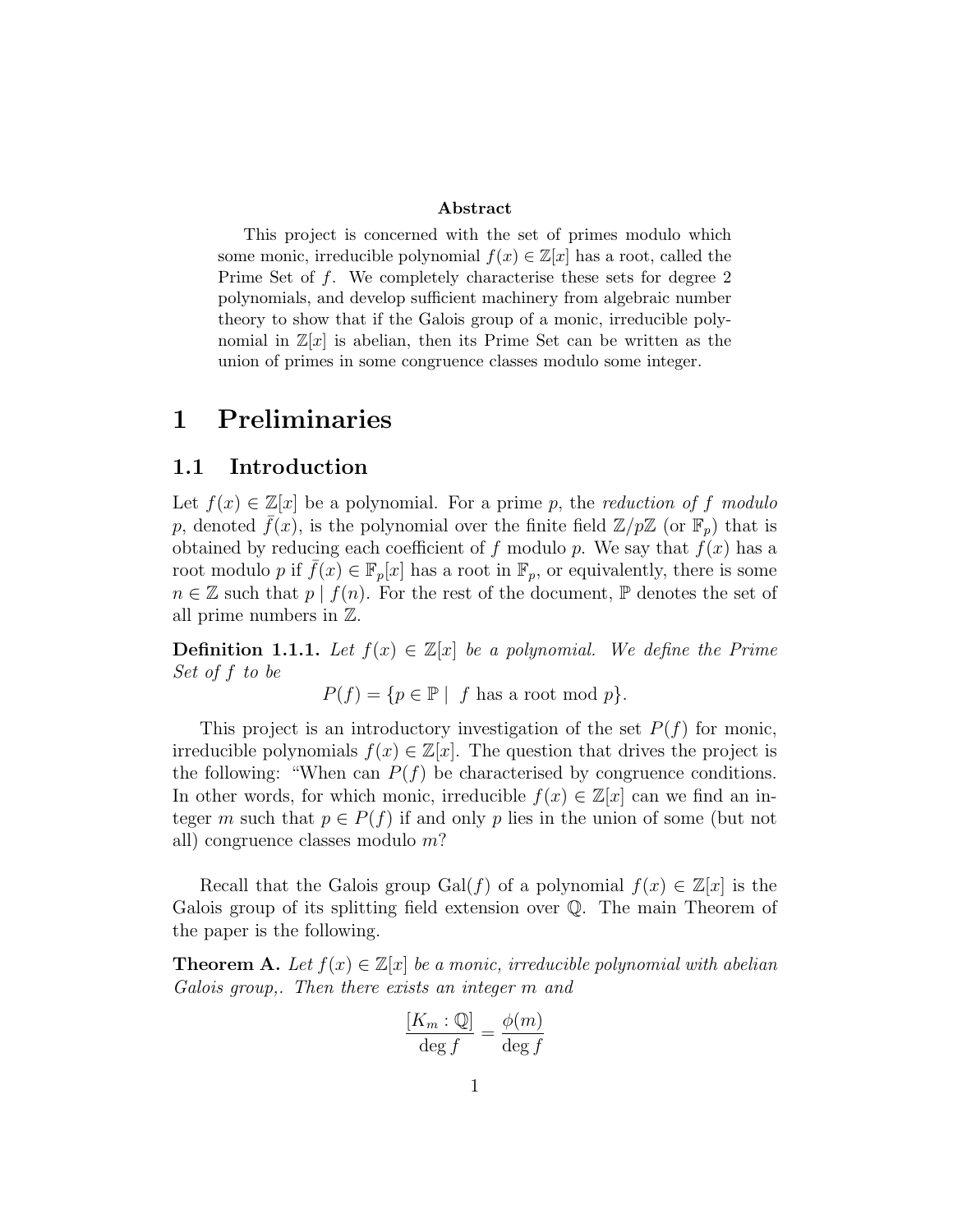many integers  $a_i$  that are relatively prime to m and pairwise incongruent modulo m, such that, for any rational prime p that does not divide m, f has a root modulo p if and only if  $p \equiv a_i \pmod{m}$  for some  $0 \leq i \leq \phi(m)/\deg f$ 

Theorem A is proved in the third section. The proof requires some facts from algebraic number theory, and a summary of these is given in the second section.

For the case when deg  $f = 2$ , which is a special case of Theorem A, we are able to exhibit  $P(f)$  as a union of primes in congruence classes, and in fact, the proof is constructive and draws only from classical number theory. Following this introduction, we quickly deal with the cases of deg  $f = 0, 1$ , then review the requisite theorems from number theory and conclude the first section with the following.

**Theorem B.** Let  $f(x) \in \mathbb{Z}[x]$  be a monic, irreducible polynomial of degree 2, and let d be the square-free part of the discriminant of f. Set  $m = d$ , if d is odd and positive, and  $m = 4|d|$  otherwise. Then, there exist  $\phi(m)/2$  pairwise co-prime integers  $a_i$  that are relatively prime to m, such that for all  $p \in \mathbb{P}$ ,

$$
p \in P(f)
$$
 if and only if  $p \equiv a_i \pmod{m}$ 

for some  $1 \leqslant i \leqslant \frac{\phi(m)}{2}$  $\frac{m)}{2}$ .

Along the way, we will encounter Density theorems of varying strengths, and we will also get to see some nice facts about the "size" of  $P(f)$ . The project concludes with a very brief discussion of possible other lines of inquiry into prime sets of polynomials.

## **1.2**  $P(f)$  when deg  $f = 0, 1$ , or 2

If we restrict our attention to monic polynomials, the characterisation of  $P(f)$  is almost trivial when f is degree 0 or 1. If deg  $f = 0$ , then  $f(x) = 1$  is constant and clearly irreducible modulo every prime, and if  $f(x) = x - a$  is of degree 1, then  $\bar{a}$  is a root of f modulo every prime p. We summarise this in the following Theorem.

**Theorem 1.2.1.** Let  $f(x) \in \mathbb{Z}[x]$  be a monic polynomial. Then

$$
P(f) = \begin{cases} \emptyset & \text{if } \deg f = 0 \\ \mathbb{P} & \text{if } \deg f = 1. \end{cases}
$$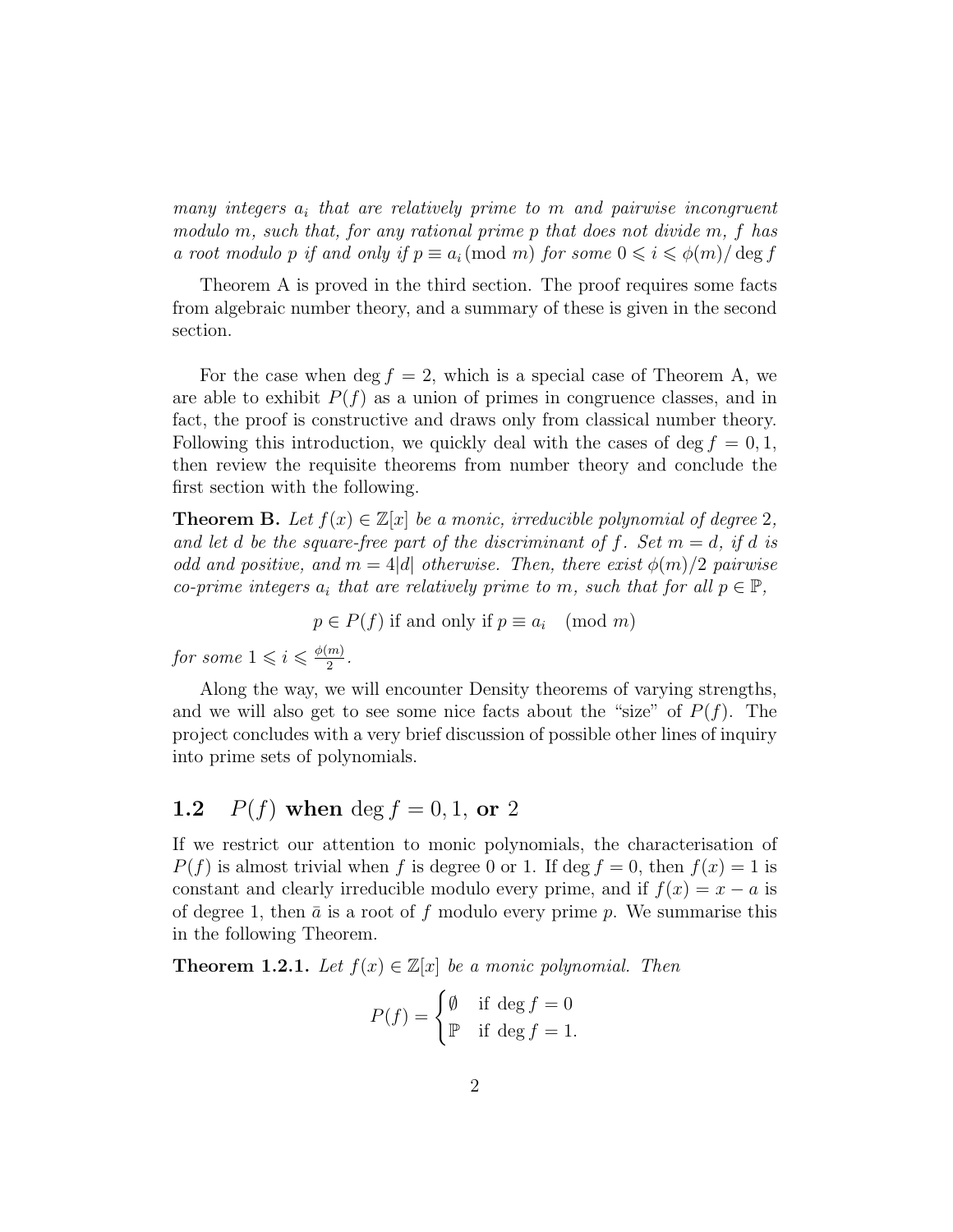For the case of degree 2, let  $f(x) = x^2 + bx + c$ , for some  $b, c \in \mathbb{Z}$ . In investigating the primes  $p \in P(f)$ , it is convenient to deal separately with the case when  $p = 2$ , since the fact that

$$
n^2 \equiv n \pmod{2}, \quad \text{for all } n \in \mathbb{Z},
$$

implies  $\bar{f}(\alpha) = (1 + \bar{b})\alpha + \bar{c}$  for any  $\alpha \in \mathbb{F}_2$ . Then it is easy to see that  $2 \in P(f)$  if and only if bc is even.

The case for odd primes is determined by the following proposition.

**Proposition 1.2.1.** Let K be a field with characteristic not equal to 2. If  $f(x) \in K[x]$  is a monic, quadratic polynomial, then f has a root in K if and only if the discriminant

$$
\Delta_f = b^2 - 4c
$$

of f is a square in K.

*Proof.* We have  $f(x) = x^2 + bx + c$ , with  $b, c \in K$ . If  $\alpha \in K$  is a root of f, then we have

$$
f(\alpha) = \alpha^2 + b\alpha + c = 0.
$$

Multiplying on both sides by 4, and then adding  $b^2$ , we get

$$
(2\alpha)^2 + 2 \cdot 2\alpha \cdot b + b^2 + 4c = b^2
$$
  

$$
\implies (2\alpha + b)^2 = b^2 - 4c = \Delta_f,
$$

that is,  $\Delta_f$  is a square in K.

Conversely, if  $\Delta_f = \beta^2$  is a square in K, then

$$
\alpha = \frac{-b \pm \beta}{2}
$$

are the roots of  $f$  in  $K$ .

**Corollary 1.2.1.**  $f(x) \in \mathbb{Z}[x]$  has a root modulo a prime p if and only if  $\overline{\Delta}_f$ is a square in  $\mathbb{F}_p$ .

With the above Corollary, it becomes clear that  $P(f)$  would be characterised by congruence conditions if we could characterise the squares in  $\mathbb{F}_p$ by congruence conditions. Thankfully, the theory of quadratic reciprocity allows us to do exactly this. We now introduce some definitions and facts from number theory that we use to conclude the section with a combinatorial proof of Theorem B. A good reference for these facts is Rosen [1].

 $\Box$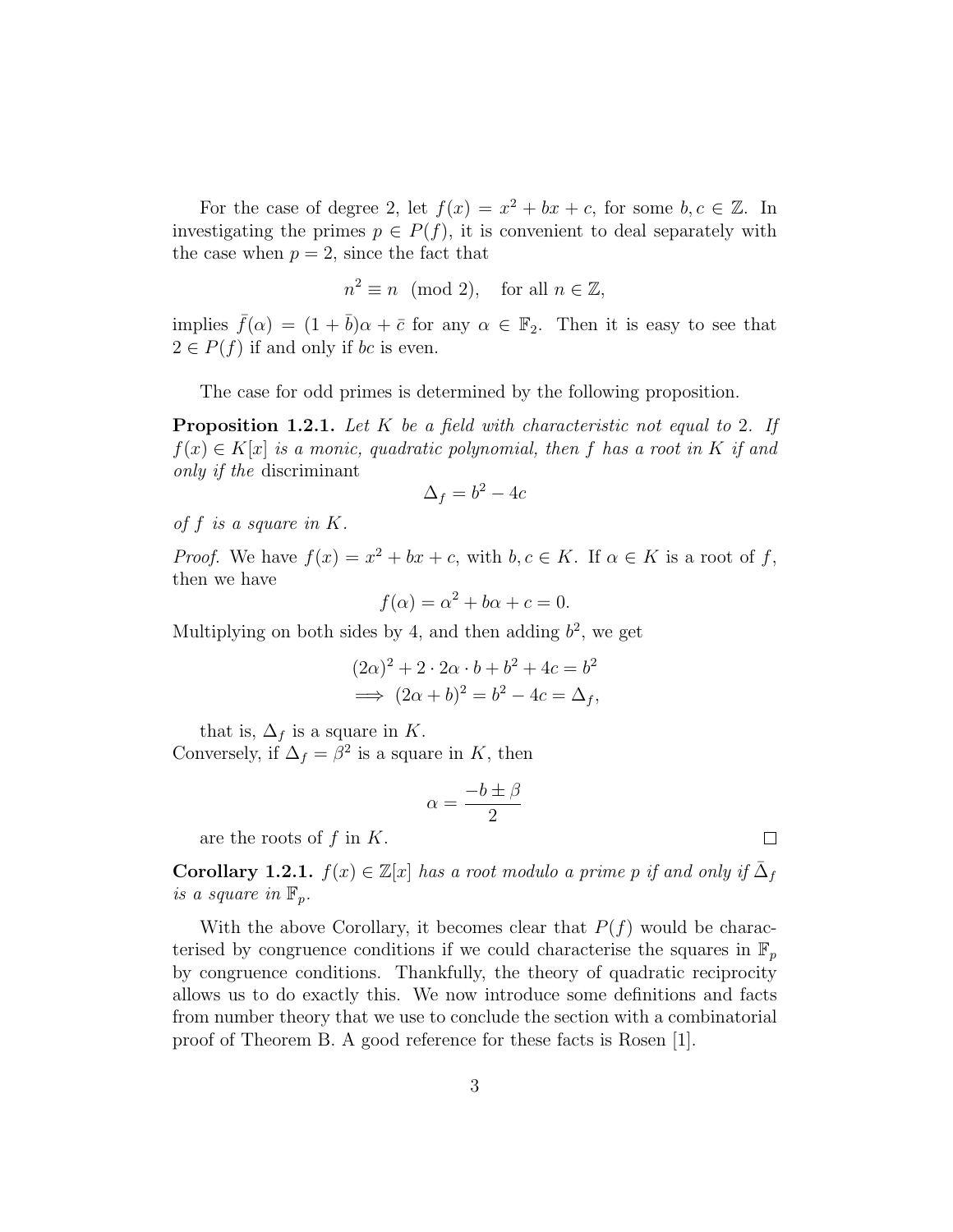**Definition 1.2.1.** Let  $p \in \mathbb{Z}$  be prime, and  $a \in \mathbb{Z}$  such that  $p \nmid a$ . We say that a is a Quadratic Residue modulo p (short:  $QR$  modulo p) if there is some  $y \in \mathbb{Z}$  such that  $a \equiv y^2 \pmod{p}$ , or equivalently,  $\bar{a}$  is a square in  $\mathbb{F}_p$ .

**Definition 1.2.2.** Let  $a, p \in \mathbb{Z}$ , and  $p \in \mathbb{P}$ . Then, we define the Legendre Symbol of a on p as follows

$$
\left(\frac{a}{p}\right) = \begin{cases} 1 & \text{if } a \text{ is a QR modulo } p \\ -1 & \text{if } a \text{ is not a QR modulo } p \\ 0 & \text{if } p \mid a. \end{cases}
$$

A moment of thought should convince the reader that the Legendre Symbol possesses the following convenient properties:

- $a \equiv b \pmod{p} \implies \left(\frac{a}{n}\right)$  $\left(\frac{a}{p}\right) = \left(\frac{b}{p}\right)$  $\frac{b}{p}$
- $\bullet$   $\left(\frac{ab}{n}\right)$  $\left(\frac{ab}{p}\right)=\left(\frac{a}{p}\right)$  $\binom{a}{p}$  $\left(\frac{b}{p}\right)$

Thanks to these properties, we can compute the Legendre Symbol for any a and p by using the following.

**Theorem 1.2.2** (Law of Quadratic Reciprocity). Let  $p, q \in \mathbb{Z}$  be odd primes. Then

$$
\begin{pmatrix} -1 \\ p \end{pmatrix} = \begin{cases} 1 & \text{if } p \equiv 1 \pmod{4} \\ -1 & \text{if } p \equiv 3 \pmod{4} \end{cases}
$$

$$
\begin{pmatrix} 2 \\ p \end{pmatrix} = \begin{cases} 1 & \text{if } p \equiv \pm 1 \pmod{8} \\ -1 & \text{if } p \equiv \pm 3 \pmod{8} \end{cases}
$$

$$
\begin{pmatrix} \frac{q}{p} \end{pmatrix} = \begin{cases} \begin{pmatrix} \frac{p}{q} \end{pmatrix} & \text{if } p \equiv 1 \pmod{4} \text{ or } q \equiv 1 \pmod{4} \\ -\begin{pmatrix} \frac{p}{q} \end{pmatrix} & \text{if } p \equiv 3 \pmod{4} \text{ and } q \equiv 3 \pmod{4} \end{cases}
$$

The last fact we need is the following:

**Theorem 1.2.3** (Chinese Remainder Theorem). If  $m_1, \ldots, m_n$  are pairwise relatively prime positive integers, then

$$
\mathbb{Z}/(m_1\cdots m_n)\mathbb{Z} \cong \mathbb{Z}/m_1\mathbb{Z} \oplus \cdots \oplus \mathbb{Z}/m_n\mathbb{Z}
$$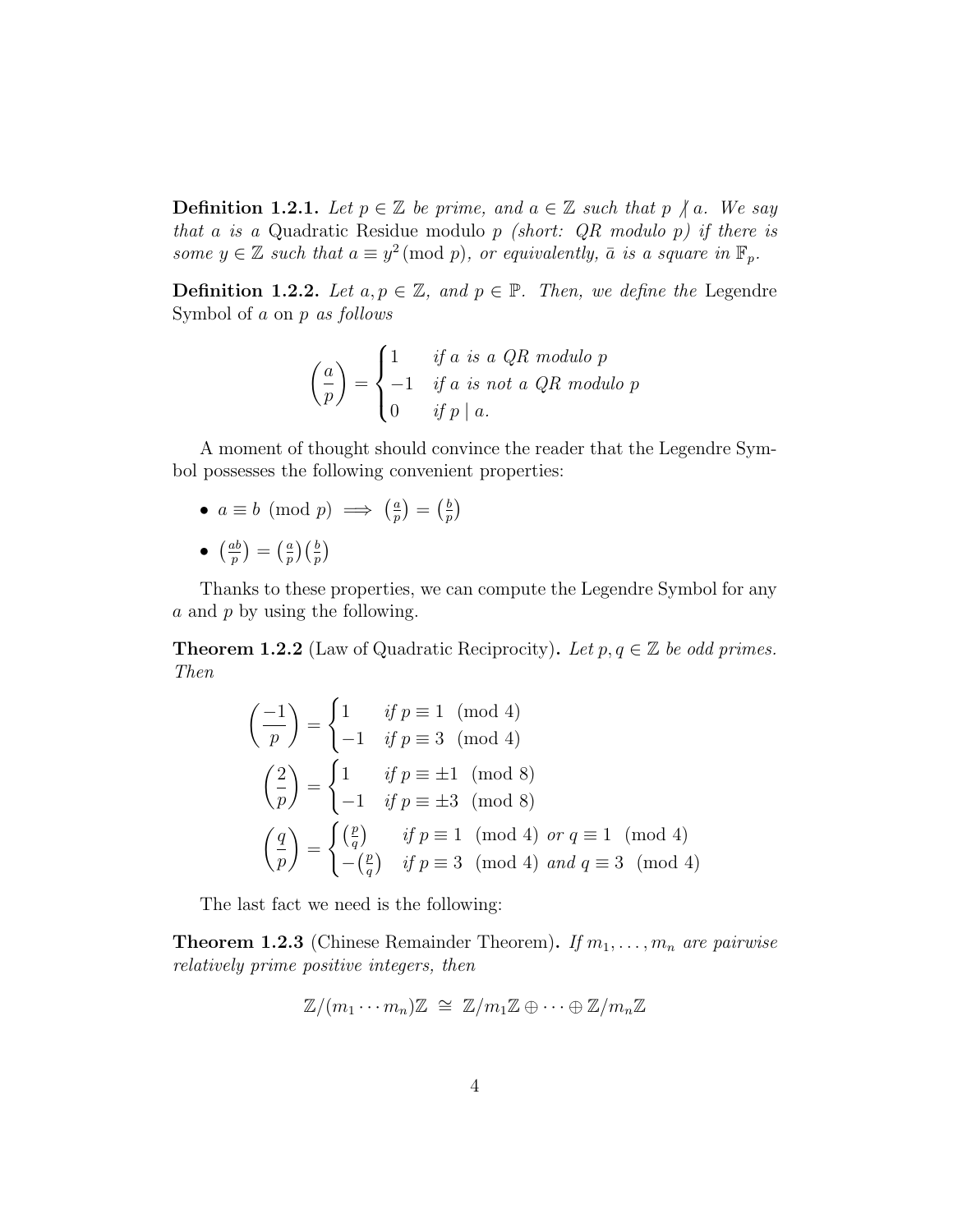In other words, every set of linear congruences

$$
x \equiv a_1 \pmod{m_1}
$$

$$
x \equiv a_2 \pmod{m_2}
$$

$$
\vdots
$$

$$
x \equiv a_n \pmod{m_n}
$$

where each  $a_i$  is relatively prime to  $m_i$  and the  $m_i$ 's are pairwise co-prime, has a unique solution modulo  $m_1 \cdots m_n$ .

We now make some pertinent observations that will help the proof of Theorem B flow smoothly. Observe that If we let  $\Delta_f$  denote the discriminant of f, then Proposition 3 assures us that f has a root modulo  $p$  if and only if  $\Delta_f$  is QR modulo p, that is,

$$
\left(\frac{\Delta_f}{p}\right) = 1.
$$

Due to the strong multiplicativity of the Legendre symbol, we have

$$
\left(\frac{\Delta_f}{p}\right) = \left(\frac{d}{p}\right),\,
$$

where d is the square-free part of  $\Delta_f$ . If we write  $d = (-1)^{e_1} 2^{e_2} p_1 \cdots p_n$ , where  $e_i \in \{0,1\}$  and the  $p_i$  are distinct odd primes, then we have

$$
\left(\frac{d}{p}\right) = \left(\frac{-1}{p}\right)^{e_1} \left(\frac{2}{p}\right)^{e_2} \left(\frac{p_1}{p}\right) \cdots \left(\frac{p_n}{p}\right).
$$

We may invert the symbols using Theorem 4, to get

$$
\left(\frac{d}{p}\right) = \pm \left(\frac{-1}{p}\right)^{e_1} \left(\frac{2}{p}\right)^{e_2} \left(\frac{p}{p_1}\right) \cdots \left(\frac{p}{p_n}\right).
$$

Thanks to the Law of Quadratic Reciprocity, it is evident that the sign of  $\left(\frac{d}{n}\right)$  $\frac{d}{p}\Big)$ is determined by congruence class conditions modulo each  $p_i$ , and modulo 4 or 8 (depending on the parity and sign of d). Note also that due to the Chinese Remainder Theorem, if a given prime  $p$  lies in some congruence class  $\bar{a}_i$  modulo  $p_i$  for  $1 \leq i \leq n$ , then there is a unique congruence class  $\bar{a}$  modulo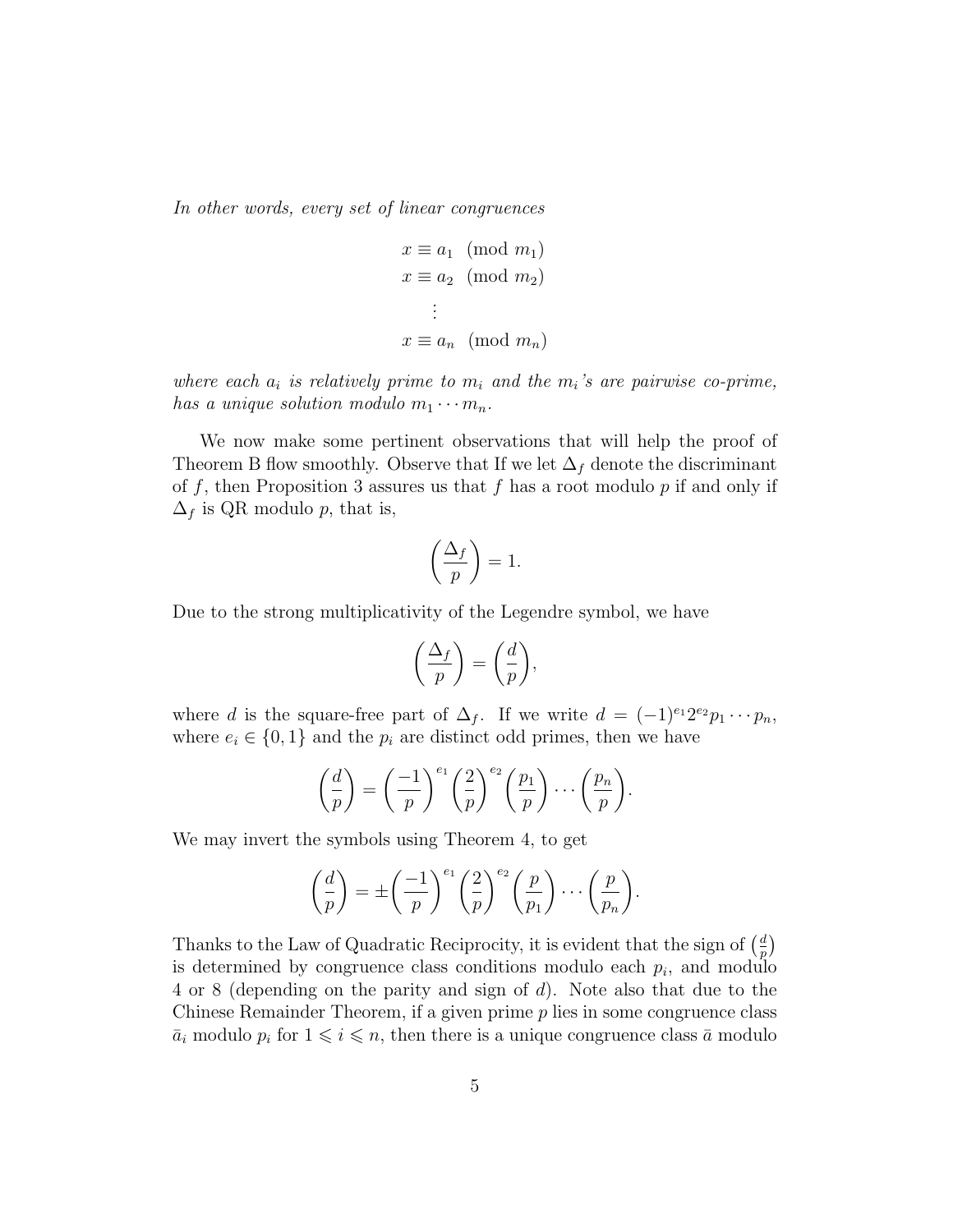$p_i \cdots p_n$  such that  $p \in \bar{a}$ .

With this setup, we are ready to give a combinatorial proof of the claim. We only prove it for the cases when  $d$  is odd and positive and when it is even and negative. The proofs for the other cases are identical.

**Theorem B.** Let  $f(x) \in \mathbb{Z}[x]$  be a monic, irreducible polynomial of degree 2, and let d be the square-free part of the discriminant of f. Set  $m = d$ , if d is odd and positive, and  $m = 4|d|$  otherwise. Then, there exist  $\phi(m)/2$  pairwise co-prime integers  $a_i$  that are relatively prime to m, such that for all  $p \in \mathbb{P}$ ,

 $p \in P(f)$  if and only if  $p \equiv a_i \pmod{m}$ 

for some  $1 \leqslant i \leqslant \frac{\phi(m)}{2}$  $\frac{m)}{2}$ .

*Proof.* Since f is irreducible over  $\mathbb{Q}$ , d is non-trivial.

Suppose that d is odd and positive. Then we can write  $d = p_1 \cdots p_n$  as a product of distinct, odd primes. As we saw in the discussion, we then have that

$$
\left(\frac{d}{p}\right) = \pm \left(\frac{p}{p_1}\right) \cdots \left(\frac{p}{p_n}\right).
$$

First, we count the number of ways we can assign values of  $+1$  or  $-1$ to each individual Legendre Symbol  $\left(\frac{p}{p}\right)$  $\frac{p}{p_i}$  such that the resulting product  $\pm(\frac{p}{p})$  $\frac{p}{p_1}\bigg)\cdots\Big(\frac{p}{p_r}$  $\frac{p}{p_n}$  is positive. Observe that we can freely assign the signs of  $n-1$  of the symbols, at which point the final symbol can equal only one of +1 or −1 in order to make the resulting product +1. That is, there are  $2^{n-1}$ distinct assignments that make  $\left(\frac{d}{n}\right)$  $\frac{d}{p}$ ) = 1.

Now, suppose we have chosen a particular assignment, and let  $\left(\frac{p}{n}\right)$  $\left(\frac{p}{p_i}\right) = l_i.$ Recall that for a prime q, half of the numbers  $1, 2, \ldots, q-1$  are quadratic residues modulo  $q$ , and the other half are non-residues modulo  $q$ . So, for each  $p_i$ , there are

$$
\frac{p_i - 1}{2} = \frac{\phi(p_i)}{2}
$$

many congruence classes modulo  $p_i$  such that  $\left(\frac{p}{p}\right)$  $\left(\frac{p}{p_i}\right) = l_i$  if and only if p is in one of these classes. It follows due to the Chinese Remainder Theorem that there are

$$
\prod_{i=1}^n \frac{\phi(p_i)}{2} = \frac{\phi(d)}{2^n}
$$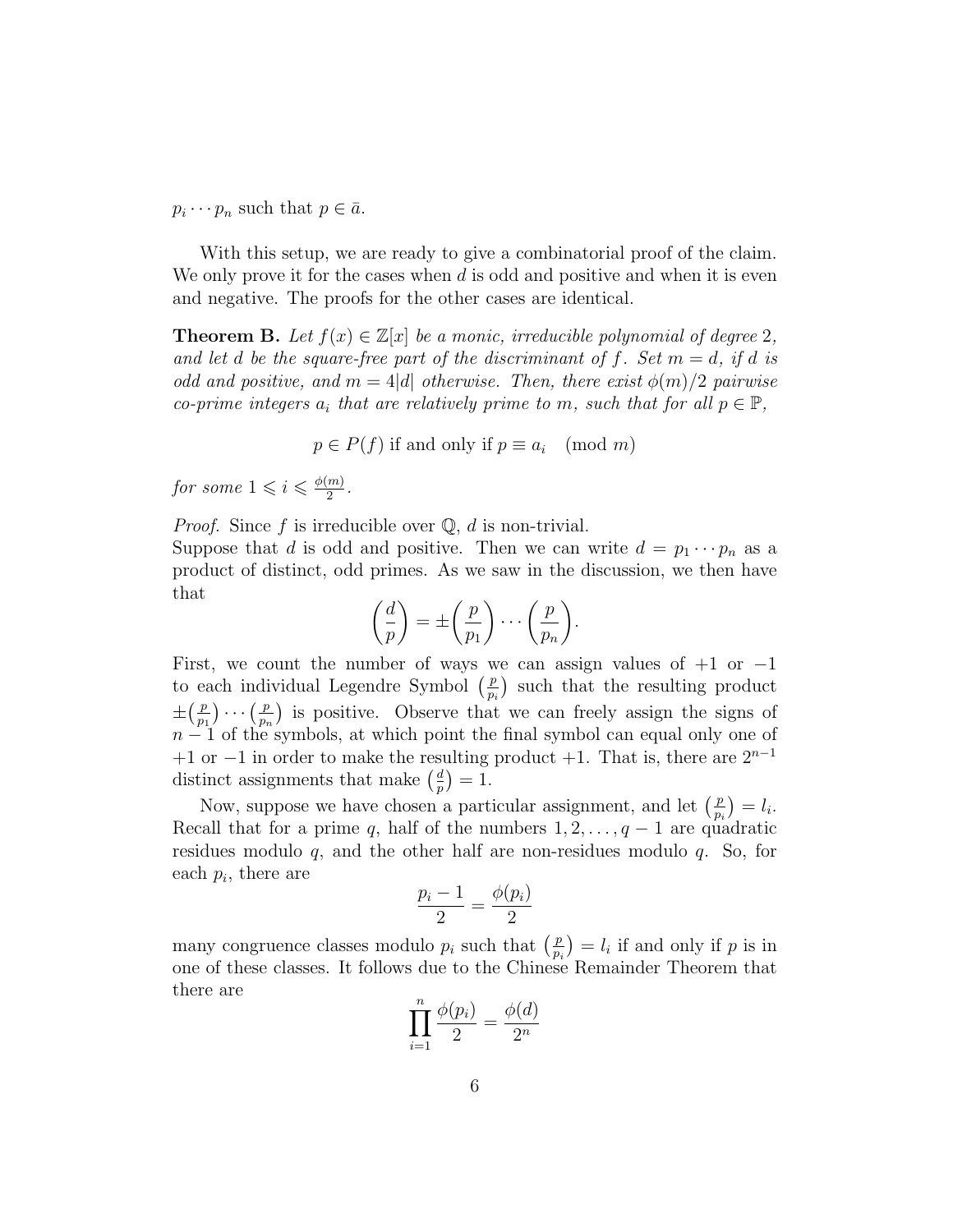many congruence classes modulo  $d$  such that the assignment is satisfied if and only if  $p$  is in one of these classes modulo  $d$ . Multiplying the above by the number of assignments, we conclude that there are

$$
\frac{\phi(d)}{2^n} \cdot 2^{n-1} = \frac{\phi(d)}{2}
$$

congruence classes modulo d such that  $\left(\frac{d}{n}\right)$  $\binom{d}{p} = 1$  (i.e:  $p \in P(f)$ ) if and only p is in one of these classes mod d.

Suppose that d is even and negative. Then we can write  $d = -2p_1 \cdots p_n$ , where the  $p_i$ 's are distinct, odd primes. As above, we see that

$$
\left(\frac{d}{p}\right) = \pm \left(\frac{-1}{p}\right) \left(\frac{2}{p}\right) \left(\frac{p}{p_1}\right) \cdots \left(\frac{p}{p_n}\right).
$$

We can freely assign values to the *n* symbols  $\left(\frac{p}{n}\right)$  $\frac{p}{p_i}$ , at which point there is only one value we can assign to  $\left(\left(\frac{-1}{p}\right)\left(\frac{2}{p}\right)\right)$  that makes the resultant product  $\pm(\frac{d}{n})$  $\frac{d}{p}$  equal +1. So there are  $2^n$  assignments.

Now, suppose we have fixed an assignment. As above, there are  $\phi(p_1)/2$ congruence classes modulo  $p_i$  and 2 congruence classes modulo 8 that satisfy the assignment, so we conclude that there are

$$
2\prod_{i=1}^{n} \frac{\phi(p_i)}{2} = \frac{\phi(d)}{2^{n-1}}
$$

many congruence classes modulo  $8p_1 \cdots p_n = 4|d|$  such that the assignment is satisfied if and only if  $p$  is in one of these classes. Multiplying by the number of assignments, we conclude that there are  $2\phi(d)$  congruence classes modulo  $4|d|$  such that  $p \in P(f)$  is and only if p is in one of these classes mod 4|d|. Note that

$$
\phi(4|d|) = \phi(8p_1 \cdots p_n) = 4\phi(p_1 \cdots p_n) = 4\phi(d),
$$

 $\Box$ 

so we are done.

#### 1.3 Preliminary Investigations for higher degrees

We begin by asking some basic questions about the size of  $P(f)$ - can it be empty or finite? In the general case (for *all non-constant* polynomials in  $\mathbb{Z}[x]$  we have the following (the argument is due to Sury [2]).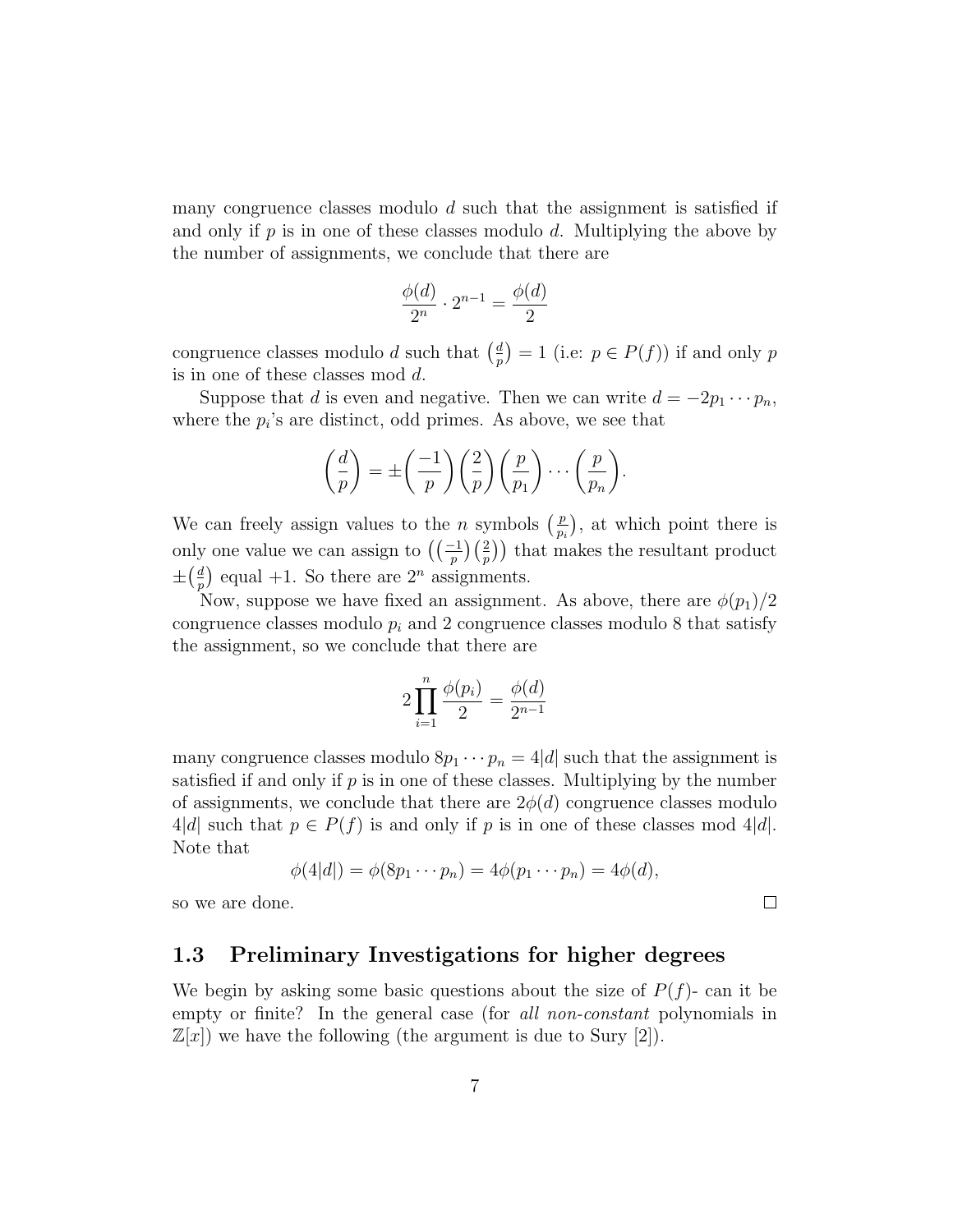**Proposition 1.3.1.** For every non-constant polynomial  $f(x) \in \mathbb{Z}[x]$ ,  $P(f)$ is infinite.

*Proof.* Let  $f(x) = a_0 + a_1x + \cdots + a_nx^n \in \mathbb{Z}[x]$ , with  $n > 0$  and  $a_n \neq 0$ . Let  $d \in \mathbb{Z}$ , and consider the polynomial

$$
f(a_0 dx) = a_0 + a_0 a_1 dx + \dots + a_0 a_n d^n x^n.
$$

Setting

$$
g(x) = 1 + a_1 dx + \cdots + a_n d^n x^n,
$$

we have that  $f(a_0dx) = a_0g(x)$ . Since  $g(x) = 0, \pm 1$  for at most finitely many values of x, there exists some  $m \in \mathbb{Z}$  such that  $|g(m)| > 1$ . Then there is some prime p that divides  $g(m)$ , that is,  $g(m)$  has a root modulo p, from which follows that  $p \in P(g) = P(f)$ . Because  $g(m) \equiv 1 \pmod{d}$ , we also have  $p \equiv 1 \pmod{d}$ .

In summary, for any d, there exists some  $p \in \mathbb{P}$  co-prime to d such that  $p \in P(f)$ . We conclude the argument with an algorithm to enumerate an infinite list of primes in  $P(f)$ :

Start by picking any non-zero integer  $d_0$  and find the prime  $p_0 \in P(f)$ as described above. Then, for each  $i \in \mathbb{N}$ , set  $d_i = d_{i-1}p_{i-1}$ , and let each  $p_i \in P(f)$  be the prime whose existence is guaranteed by the above argument. Then observe that the  $p_i$ 's have to be distinct, from which we conclude that there are infinitely many of them.  $\Box$ 

A natural follow-up question is whether  $P(f) = \mathbb{P}$  for some  $f(x)$ , or weaker than that, whether  $P(f)$  is cofinite in  $\mathbb P$ . In order to further investigate  $P(f)$ , we introduce the notion of *density*.

**Definition 1.3.1.** Let  $A \subseteq B$  be subsets of N. The natural or asymptotic density of  $A$  in  $B$  is

$$
d(A) = \lim_{n \to \infty} \frac{\#\{x \in A \mid x \leq n\}}{\#\{x \in B \mid x \leq n\}},
$$

if the limit exists. In the case when A is a set of primes and  $B = \mathbb{P}$ , we simply call the above expression the natural density of A. The Dirichlet density of  $A$  in  $B$  is

$$
\delta(A) = \lim_{s \to 1^+} \frac{\sum_{n \in A} n^{-s}}{\sum_{n \in B} n^{-s}},
$$

if it exists. In the case when A is a set of primes and  $B = \mathbb{P}$ , we simply call the above expression the Dirichlet density of A.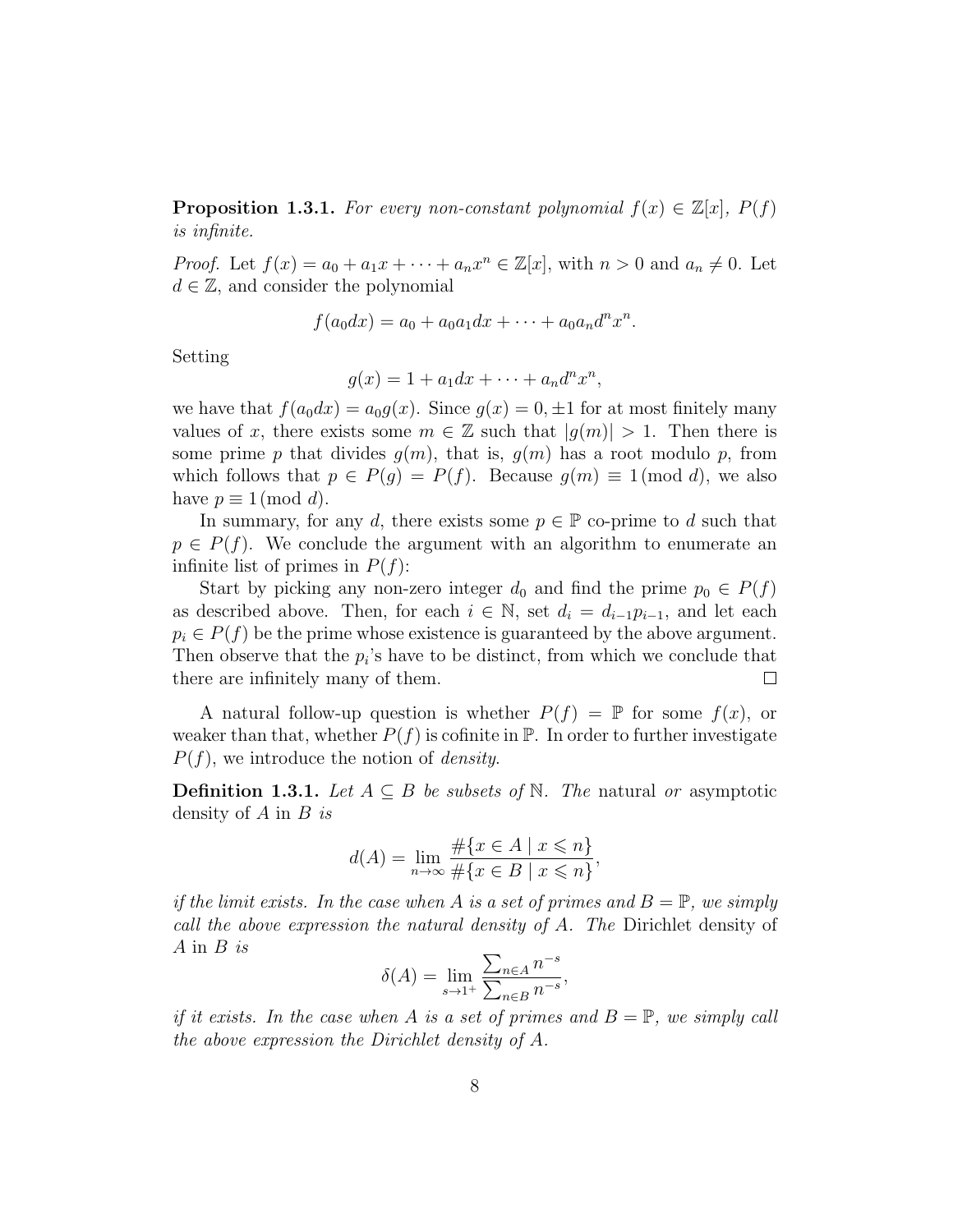The reader may consult Rosen [1, Ch. 16] or Janusz [3, IV.4] for a discussion of Dirichlet density.

Density provides us with a measure of the fraction of primes in  $\mathbb P$  that is contained in  $P(f)$ . Dirichlet Density is a slightly weaker notion than Natural Density - Whenvever the latter exists, so does the former, and they are equal. Dirichlet density has the following (noticeably measure-theoretic) properties:

- $\delta(\mathbb{P})=1$ .
- If  $A \subset B$  and  $\delta(A)$  and  $\delta(B)$  exist, then  $\delta(A) \leq \delta(B)$ .
- If A, B are disjoint and  $\delta(A)$ ,  $\delta(B)$  exist, then  $\delta(A \cup B) = \delta(A) + \delta(B)$ .
- If A is finite, then  $\delta(A) = 0$ .
- If  $\delta(A)$  exists and B differs from A by only finitely many elements, then  $\delta(A) = \delta(B).$

We quickly provide a simple corollary to Theorem B.

Corollary 1.3.1. Let  $f(x) \in \mathbb{Z}[x]$  be monic, and irreducible. If  $\deg f = 2$ , then  $\delta(P(f)) = 1/2$ .

*Proof.* By Theorem B, there exist  $\phi(m)/2$  congruence classes modulo some m, such that  $p \in P(f)$  if and only if p is in one of those congruence classes. By Dirichlet's Theorem, the density of primes in each of these congruence classes is  $1/\phi(m)$ . Since the classes are disjoint, it follows immediately that

$$
\delta(P(f)) = \frac{1}{\phi(m)} \cdot \frac{\phi(m)}{2} = \frac{1}{2}.
$$

 $\Box$ 

Thus, when  $f(x)$  is linear and monic, then  $\delta(P(f)) = 1$ . In general,  $P(f)$ is cofinite only if  $\delta(P(f)) = 1$ , so we want to know if there are any polynomials f with deg f > 1 such that  $\delta(P(f)) = 1$ . The answer to this is no, and it follows as a consequence of the Frobenius Density Theorem. Before we state the theorem and prove the claim, we review some basic facts from Galois Theory.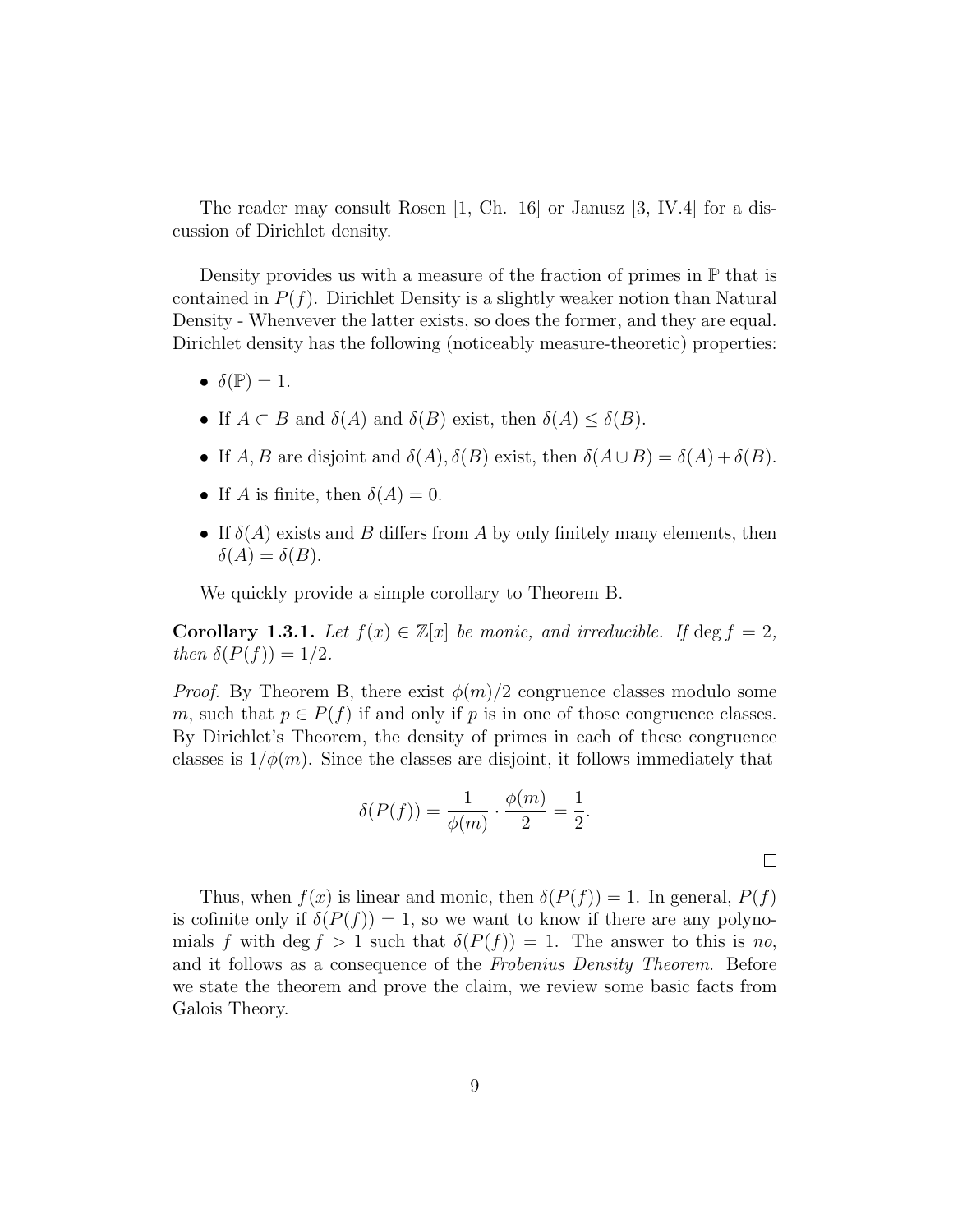Every polynomial  $f(x) \in \mathbb{Z}[x]$  has a unique (up to isomorphism) splitting field  $K \supset \mathbb{Q}$ , which has the property that  $f(x)$ , when regarded as a polynomial in K[x], splits into linear factors (we say f splits over K), and if  $E \subset K$ is an intermediate field, then  $f(x)$  does not split over E. The Galois group of  $f(x)$  is the group of field automorphisms of K. We denote it by  $Gal(K/\mathbb{Q})$ or Gal(f). It is a fact that  $|Gal(K/\mathbb{Q})| = [K:\mathbb{Q}].$ 

When we have  $f(x) \equiv g_1(x) \cdots g_r(x) \pmod{p}$ , where the  $g_i$ 's are irreducible over  $\mathbb{F}_p$ , and  $d_i := \deg g_i$ , then the sequence  $d_1, \ldots, d_r$  is called the decomposition type of f modulo p. Note that this is a partition of  $n := \deg f$ . On the other hand, we can realize  $Gal(f)$  as a subgroup of  $S_n$  acting on the roots  $\alpha_1, \ldots, \alpha_n$  of  $f(x)$ , in which case the cycle types of elements in  $Gal(f)$ also give partitions of  $n$ . The following theorem links these two partitions. See Janusz  $|3, W, 5|$  for a proof.

**Theorem 1.3.1** (Frobenius Density Theorem). The density of the set of primes p modulo which a monic, irreducible polynomial  $f(x) \in \mathbb{Z}[x]$  has a given decomposition type  $d_1, \ldots, d_r$  exists, and is equal to  $|H|/|\text{Gal}(f)|$ , where

$$
H = \{ \sigma \in Gal(f) \mid \sigma \text{ has cycle pattern } d_1, \cdots, d_r \}.
$$

Notice that Corollary 1.3.1 is implied by Frobenius' Density Theorem, since Gal(f)  $\cong \mathbb{Z}/2\mathbb{Z}$ , in which the non-identity element swaps the roots of f. The following argument is due to Sury [2].

**Proposition 1.3.2.** If  $f(x) \in \mathbb{Z}[x]$  is a monic, irreducible polynomial such that  $\delta(P(f)) = 1$ , then  $f(x)$  is linear.

*Proof.* Let  $K \supset \mathbb{Q}$  be the splitting field of  $f(x)$ . Note that  $f(x)$  has a root modulo  $p$  if and only if a 1 occurs in its decomposition type modulo  $p$ . It follows by due to Frobenius that if  $f$  is irreducible and has a roots modulo all but finitely many primes, then each  $\sigma \in \text{Gal}(f)$  has a cycle pattern that contains a 1, that is, each  $\sigma \in \text{Gal}(f)$  fixes a root. The action of  $\text{Gal}(f)$ on the roots of f is transitive, so if we fix an i and j, then there is some  $\sigma \in \text{Gal}(f)$  such that  $\sigma(\alpha_i) = \alpha_j$ . Observe that if  $\tau \in \text{Gal}(f)$  fixes  $\alpha_i$ , then we have

$$
\sigma \tau \sigma^{-1}(\alpha_j) = \sigma \tau(\alpha_i) = \sigma(\alpha_i) = \alpha_j.
$$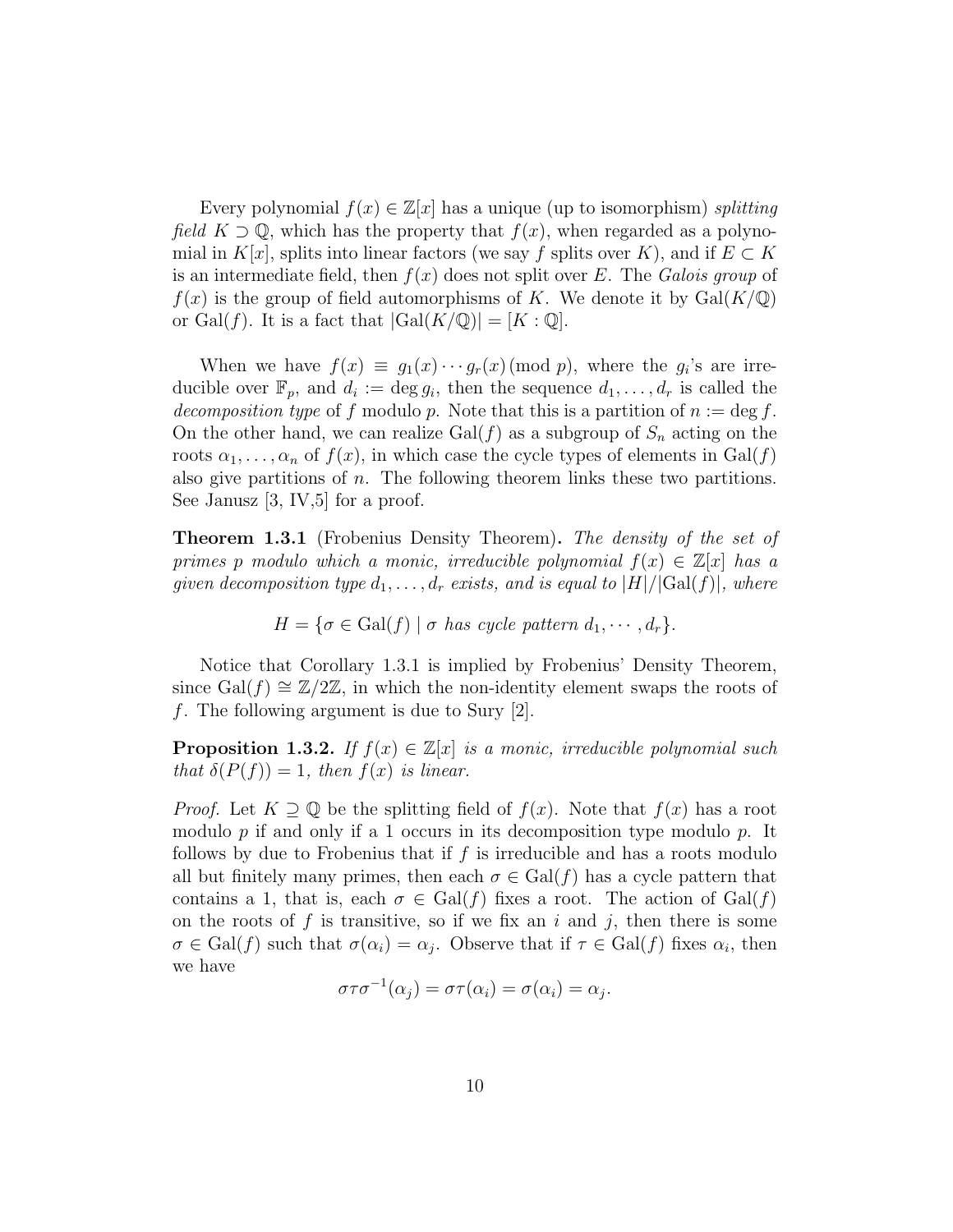Since every element of  $Gal(f)$  fixes a root of f, it follows that if  $H \leqslant Gal(f)$ is the subgroup that fixes some  $\alpha_i$ , then

$$
\mathrm{Gal}(f) = \bigcup_{\sigma \in \mathrm{Gal}(f)} \sigma H \sigma^{-1}.
$$

But it is an elementary result from group theory that a finite group cannot be the union of conjugates of a proper subgroup, so we must have  $H = \text{Gal}(f)$ . Since our choice of i was arbitrary, it follows that  $Gal(f) = H$  fixes every root of  $f$ , which implies that it is trivial. We therefore conclude that

$$
\deg f = [K : \mathbb{Q}] = |Gal(f)| = 1.
$$

 $\Box$ 

To summarise, we have established that  $P(f)$  is always infinite if deg  $f >$ 0, and  $\delta(P(f)) < 1$  if deg  $f > 1$ . Observe also that for any polynomial f, the identity of  $Gal(f)$  fixes every root of f, so Frobenius's Density Theorem implies there is also a lower bound on  $\delta(P(f))$ . We state this as a Corollary.

**Corollary 1.3.2.** For any monic, irreducible polynomial  $f(x) \in \mathbb{Z}[x]$ ,

$$
\delta(P(f)) \geqslant \frac{1}{|\text{Gal}(f)|}.
$$

A lot more can be said about  $\delta(P(f))$ , but we have restricted ourselves to the bare minimum needed to ensure that our search for congruence classes of primes is not in vain.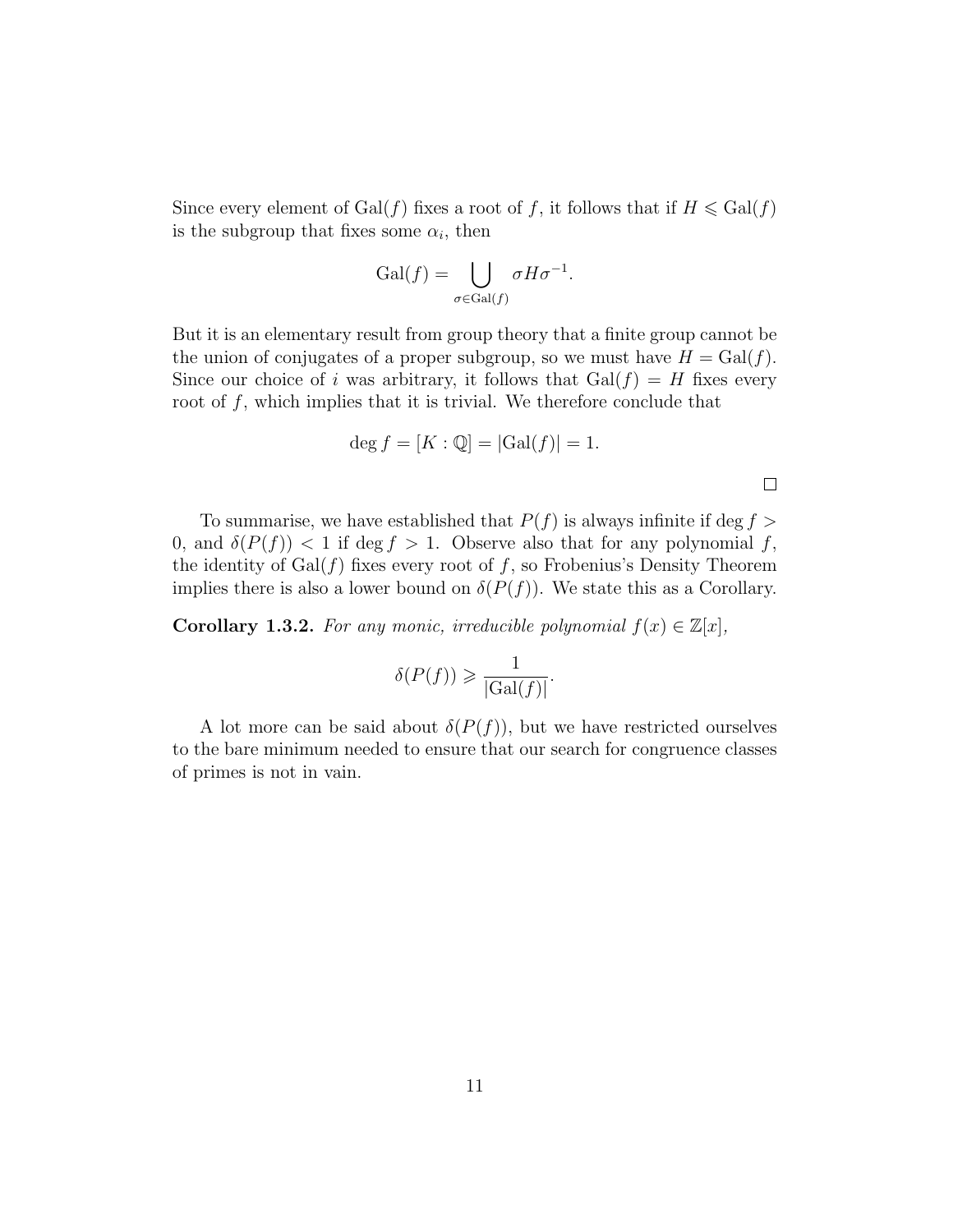## 2 Review of Algebraic Number Theory

In this section, we provide a short summary (mostly without proofs) of the basic tools from algebraic number theory that we intend to use. There are a number of standard reference texts for this material. The reader may wish to consult Lang [4] or Janusz [3].

#### 2.1 Number fields/rings

**Definition 2.1.1.** A field K is called a number field if it is a finite extension of  $\mathbb Q$ .

Recall that  $\alpha \in \mathbb{C}$  is an algebraic number if it is the root of a monic polynomial in  $\mathbb{Q}[x]$ . The ring of integers  $\mathbb Z$  and the field of rationals  $\mathbb Q$  share a special relationship, which is generalised to arbitrary number fields. This relationship is founded on the notion of integrality.

**Definition 2.1.2.** An algebraic number is called an algebraic integer if it is the root of a monic polynomial in  $\mathbb{Z}[x]$ .

It is a fact that the set of all algebraic integers in some number field K form a subring of K. This is called the *ring of integers of* K, and is denoted  $\mathcal{O}_K$ . A ring is called a *number ring* if it is the ring of integers of some number field. Number rings have the useful structural property that if  $\mathbb{Q} \subseteq K \subseteq L$ is a chain of number field, then we also have  $\mathbb{Z} \subseteq \mathcal{O}_K \subseteq \mathcal{O}_L$ , giving rise to the following chain diagram:

$$
\begin{array}{cccc}\n\mathcal{O}_L & \subset & L \\
\downarrow & & \downarrow \\
\mathcal{O}_K & \subset & K \\
\downarrow & & \downarrow \\
\mathbb{Z} & \subset & \mathbb{Q}\n\end{array}
$$

From the above diagram, it would seem to be the case that the ring of integers of  $\mathbb Q$  is  $\mathbb Z$ , and this is true. This is easily deduced by assuming that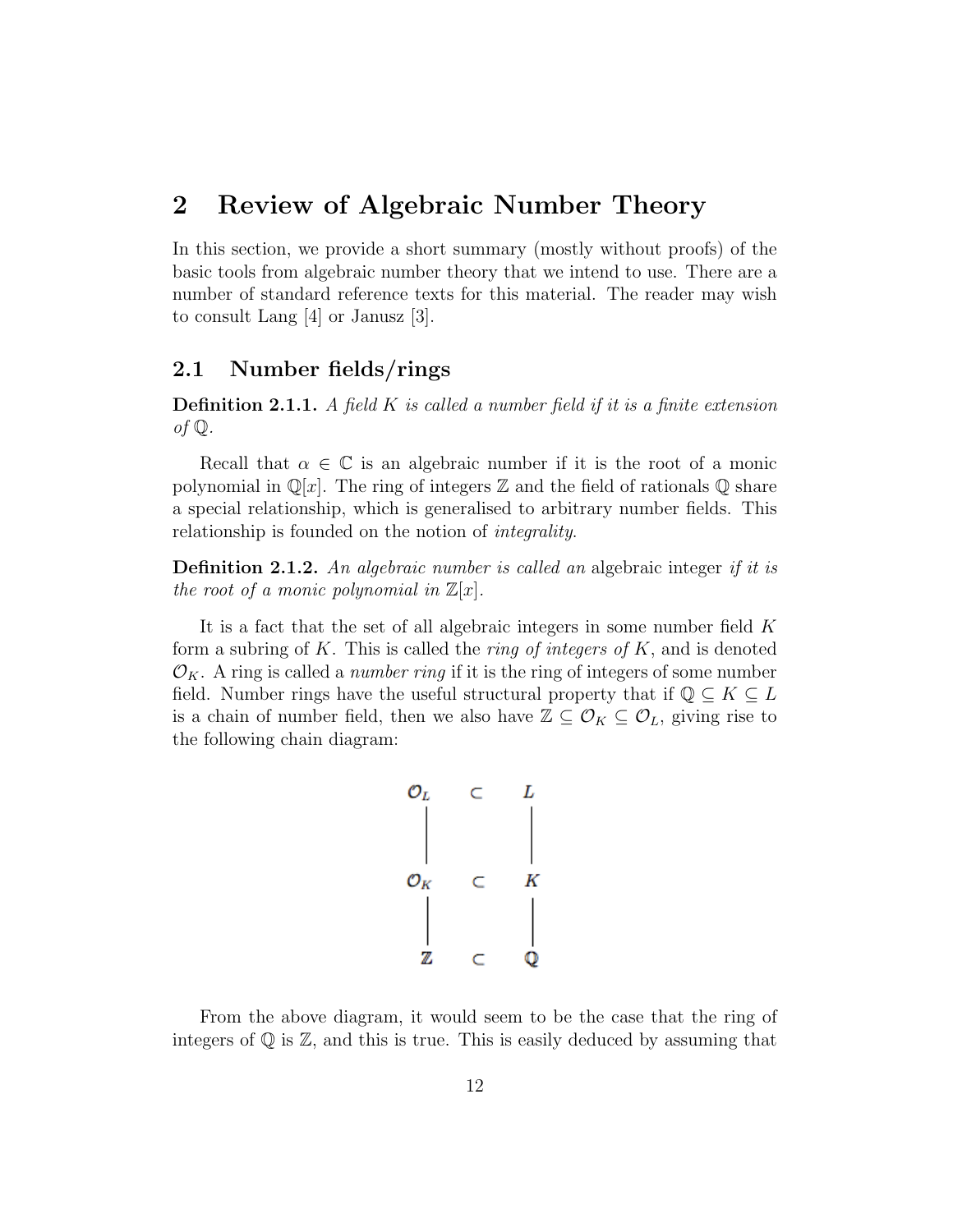$p/q \in \mathbb{Q}$  (written in lowest terms) is a root of a monic polynomial in  $\mathbb{Z}[x]$ and then showing using basic algebraic manipulations that  $q$  must divide  $p$ , which forces q to be  $\pm 1$ .

Number rings are usually not PIDs or even UFDs. However, they are Dedekind rings. For our purposes, it suffices to say that this ensures that ideals 'factor' nicely in them.

Recall that if  $\mathfrak{a} = (a_1, \ldots, a_m)$  and  $\mathfrak{b} = (b_1, \ldots, b_n)$  are ideals of a ring R, then the product ab is defined to be the ideal generated by

$$
\{a_i b_j \mid 1 \le i \le m, \ 1 \le j \le n\}.
$$

If R is a Dedekind Ring and  $\mathfrak a$  is an ideal of R, then  $\mathfrak a$  factors uniquely (up to order) as a product of prime ideals of R. We care about this because the decomposition type of  $f(x)$  mod p is closely related (by Kummer's Theorem, as we shall see) to the way (p) factors in  $K = \mathbb{Q}(\alpha)$ , where  $\alpha$  is a root of  $f(x)$ .

Example 2.1.1. Let  $K = \mathbb{Q}(\sqrt{2})$ **EXECUTE:** The U.S. of the State without proof that  $\mathcal{O}_K =$ **Example 2.1.1.** Let  $\Lambda = \mathbb{Q}(\sqrt{-5})$ . We state without proof that  $\mathbb{U}_K = \mathbb{Z}[\sqrt{-5}]$ . Then each of the elements  $2, 3, 1 + \sqrt{-5}, 1 - \sqrt{-5}$  is irreducible in R. Observe that we can then write

$$
6 = 2 \cdot 3 = (1 + \sqrt{-5})(1 - \sqrt{-5}),
$$

so  $\mathcal{O}_K = \mathbb{Z}[\sqrt{2}]$  $\overline{-5}$ ] is not a UFD.

Let  $\mathfrak{p}_1 = (2, 1 + \sqrt{-5}), \mathfrak{p}_2 = (2, 1 \mathfrak{p}_1 = (2, 1 + \sqrt{-5}), \mathfrak{p}_2 = (2, 1 - \sqrt{-5}), \mathfrak{p}_3 = (3, 1 + \sqrt{-5}),$  and  $\mathfrak{p}_4 =$  $(3, 1 - \sqrt{-5})$ . These are prime ideals of  $\mathcal{O}_K$ , and we have  $\mathfrak{p}_1 \mathfrak{p}_2 = (2)$ ,  $\mathfrak{p}_3 \mathfrak{p}_4 =$ (3, 1 –  $\sqrt{3}$ ). These are prime ideals by  $O_K$ , and we have  $\mathfrak{p}_1 \mathfrak{p}_2 = (2)$ ,  $\mathfrak{p}_3 \mathfrak{p}_4 = (3)$ ,  $\mathfrak{p}_1 \mathfrak{p}_3 = (1 + \sqrt{-5})$ , and  $\mathfrak{p}_2 \mathfrak{p}_4 = (1 - \sqrt{-5})$ . Then, observe that although the number 6 does not factor uniquely in  $\mathcal{O}_K$ , the ideal (6) factors uniquely as:

$$
(6) = (2) \cdot (3) = (\mathfrak{p}_1 \mathfrak{p}_2)(\mathfrak{p}_3 \mathfrak{p}_4) = (\mathfrak{p}_1 \mathfrak{p}_3)(\mathfrak{p}_2 \mathfrak{p}_4) = (1 + \sqrt{-5})(1 - \sqrt{-5}).
$$

Henceforth, we refer to a prime ideal  $\mathfrak p$  of a ring R as a prime of R (in the case of number rings, we say prime of K rather than prime of  $\mathcal{O}_K$ ).

**Definition 2.1.3.** Suppose R is a ring, and  $a, b$  are ideals of R. We say that b divides a (denoted  $\mathfrak{b} \mid \mathfrak{a}$ ) or b lies over a if there is an ideal c of R such that  $\mathfrak{a} = \mathfrak{bc}$ .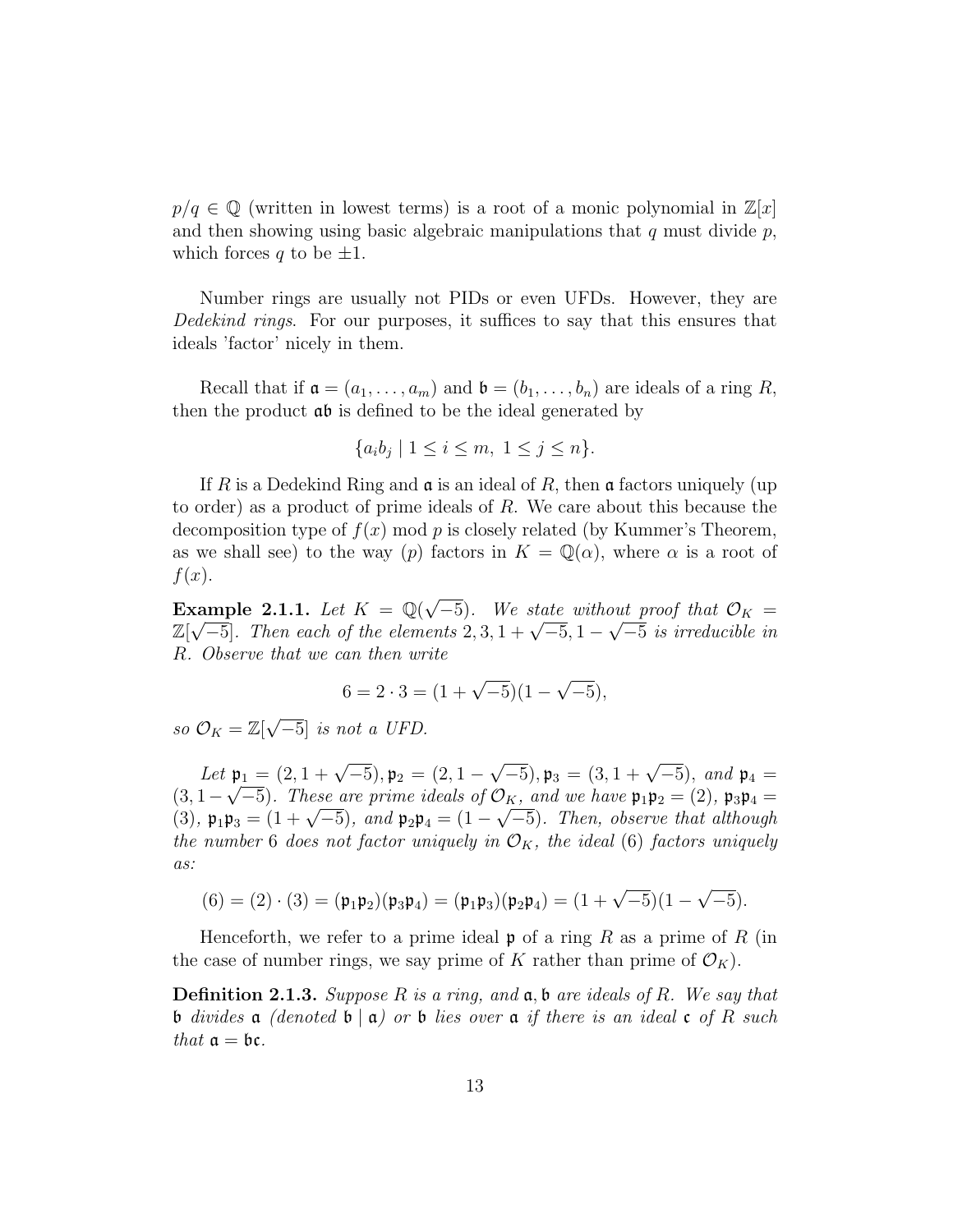We use the unusual phrase "lies over" because in a Dedekind ring  $R$ , the fact that b lies over or divides  $\alpha$  is equivalent to the fact that  $\mathfrak{b} \supseteq \alpha$ . It is also convenient to think in these terms since the restrictions of prime ideals in number fields work nicely: If  $K \subseteq L$  are number fields, p is a prime of K and q is a prime of L, then  $\mathfrak{q} \cap K = \mathfrak{p}$ . This gives the following addition to our earlier chain diagram:



where  $p\mathbb{Z} = \mathfrak{p} \cap \mathbb{Z}$ .

It turns out that for a number field K and any ideal  $\mathfrak{a}$  of  $\mathcal{O}_K$ , the quotient ring  $\mathcal{O}_K/\mathfrak{a}$  is finite. This ensures that the following definition makes sense.

**Definition 2.1.4.** Let R be a number ring and  $\mathfrak{a}$  an ideal of R. Then the norm of  $\mathfrak a$  is

$$
N(\mathfrak{a}) = |R/\mathfrak{a}|.
$$

Recall that a prime **p** of a number field K is maximal in  $\mathcal{O}_K$ , so that  $k = \mathcal{O}_K/\mathfrak{p}$  is a finite field. We call k a residue field. If we have a chain of number rings  $\mathbb{Z} \subseteq \mathcal{O}_K \subseteq \mathcal{O}_L$ , then letting  $l = \mathcal{O}_L/\mathfrak{q}$ , we get an extension of residue fields  $\mathbb{F}_p \subset k \subset l$ . We can make l into a k-vector space by defining vector addition as usual and scalar multiplication naturally, that is, for  $\alpha + \mathfrak{p} \in k$  and  $x + \mathfrak{q} \in l$ , we define

$$
(\alpha + \mathfrak{p}) \cdot (x + \mathfrak{q}) = \alpha x + \mathfrak{q}.
$$

It is an easy check to confirm that this is well-defined and does indeed satisfy the axioms for a vector space. We can similarly make  $l$  and  $k$  into  $\mathbb{F}_p$ –vector spaces. So we get the following addition to the diagram: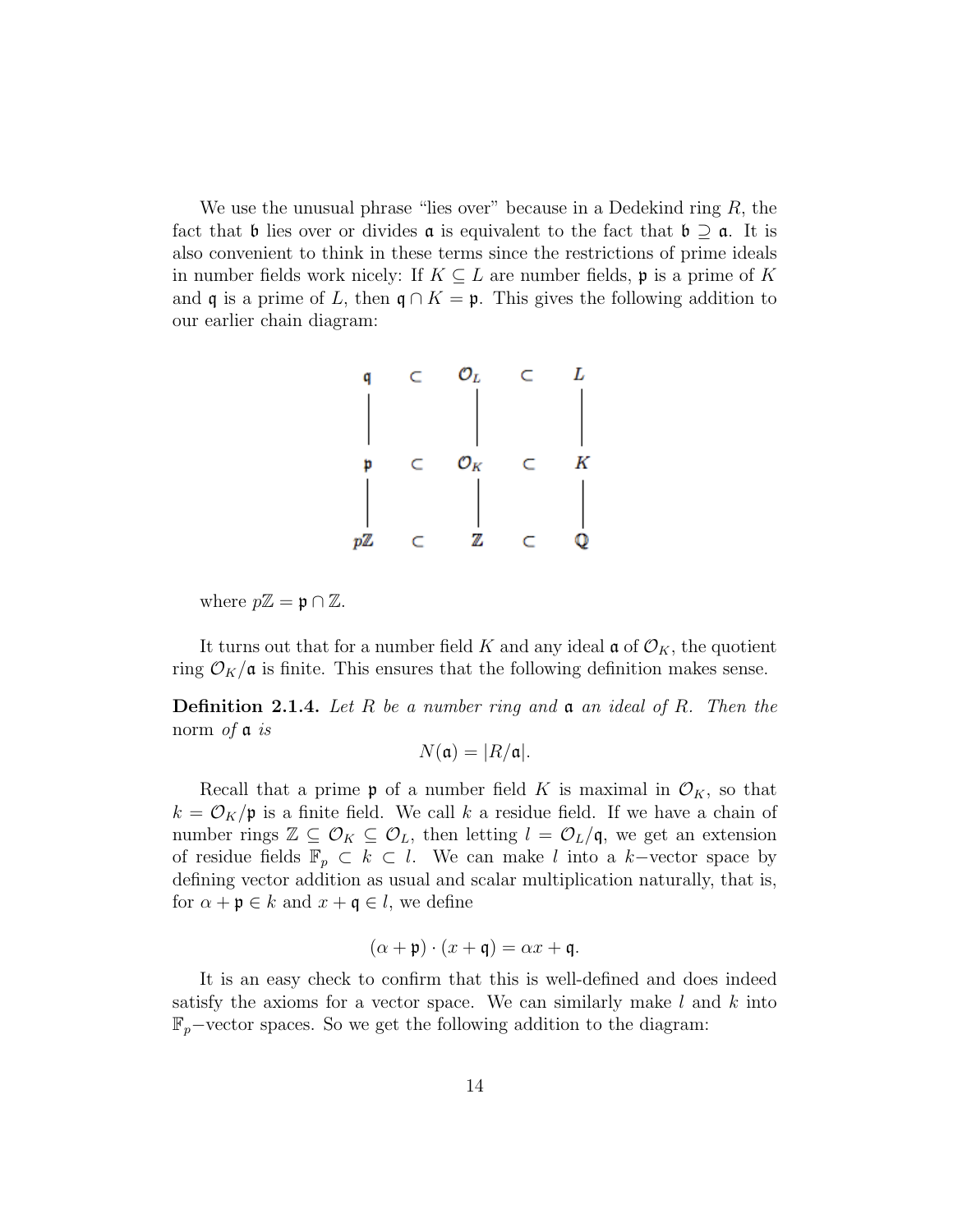

In the following definition,  $\mathfrak{p}\mathcal{O}_L$  denotes the ideal of  $\mathcal{O}_L$  generated by  $\mathfrak{p}$ .

**Definition 2.1.5.** Let  $K \subseteq L$  be number fields, and suppose **p** is a prime of K. Write

$$
\mathfrak{p}\mathcal{O}_L = \mathfrak{q}_1^{e_1} \cdots \mathfrak{q}_r^{e_r},
$$

where each  $\mathfrak{q}_i$  is a prime of L. Let  $k = \mathcal{O}_K/\mathfrak{p}$  and  $l_i = \mathcal{O}_L/\mathfrak{q}_i$  for  $i = 1, \ldots, r$ . We define the residue degree of  $q_i$  over p to be

$$
f(\mathfrak{q}_i/\mathfrak{p})=f_i=[l_i:k]
$$

and we define the ramification index of  $q_i$  over  $p$  to be

$$
e(\mathfrak{q}_i/\mathfrak{p})=e_i.
$$

Theorem 2.1.2. With notation as above. we have that

$$
\sum_{i=1}^r e_i f_i = \sum_{i=1}^r e(\mathfrak{q}_i/\mathfrak{p}) f(\mathfrak{q}_i/\mathfrak{p}) = [L:K].
$$

From the preceding discussion of residue fields, it is easy to see that both f and  $e$  are multiplicative in towers. We introduce some relevant terminology:

Definition 2.1.6. Using the same notation as above:

- If  $e_i = 1$ , then  $\mathfrak{q}_i$  is unramified over  $\mathfrak{p}$ . If  $e_i = \cdots = e_r = 1$ , then  $\mathfrak{p}$  is unramified in  $\mathcal{O}_L$ .
- If  $r = n$ , that is if  $\mathfrak{p} \mathcal{O}_L$  is a product of n distinct primes of  $\mathcal{O}_L$ , then  $\mathfrak{p}$ splits completely in  $\mathcal{O}_L$ .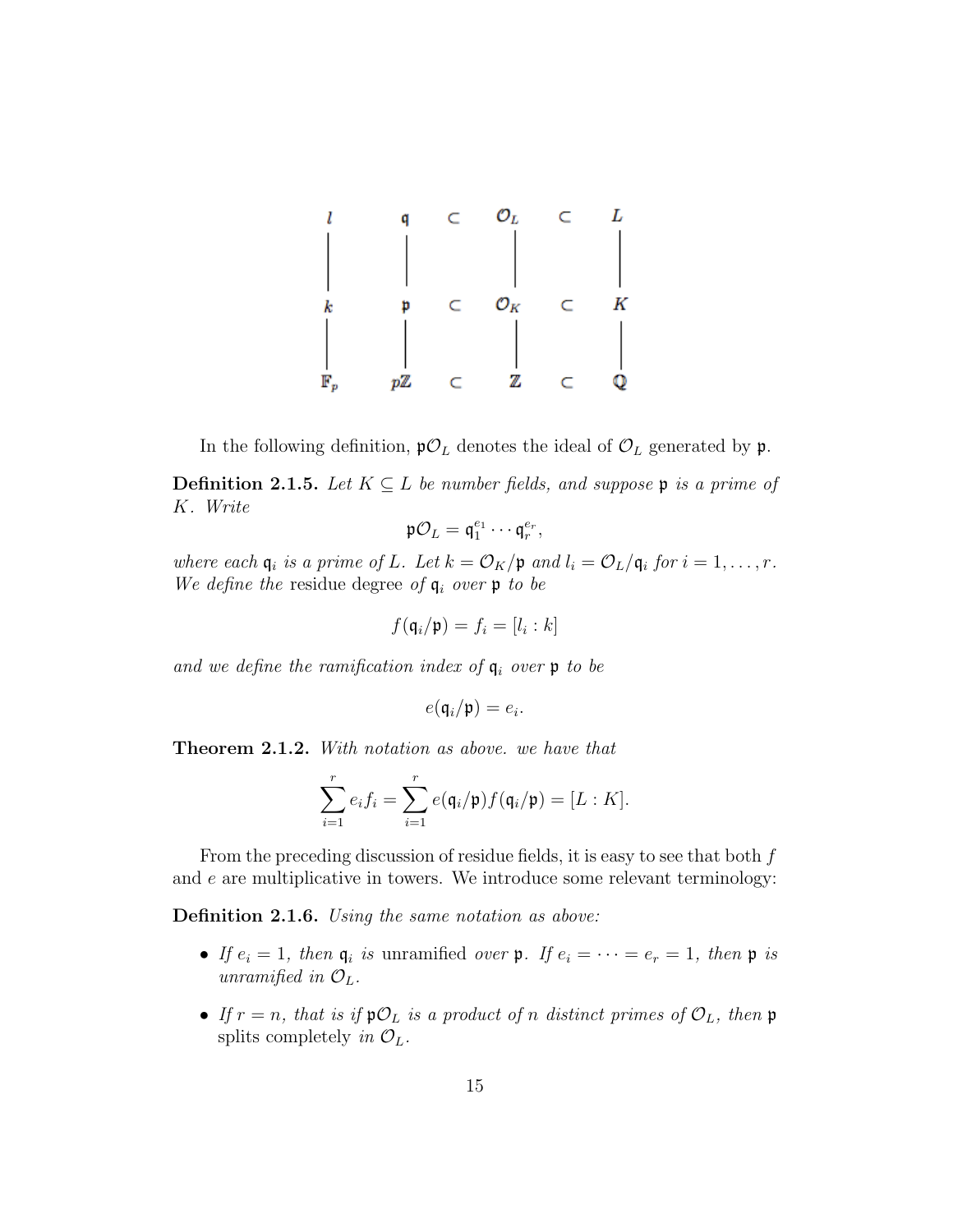• If  $e_i \geqslant 2$  for any i, then **p** ramifies in  $\mathcal{O}_L$ .

We are finally ready to state Kummer's Theorem, which provides us with the desired link to monic, irreducible polynomials in  $\mathbb{Z}[x]$ .

**Theorem 2.1.3** (Kummer). Let  $K = \mathbb{Q}(\theta)$  be a number field, where  $\theta$  is an algebraic integer, and suppose that p is a prime number that does not divide  $|\mathcal{O}_K/\mathbb{Z}[\theta]|$ . Let  $g(x) \in \mathbb{Z}[x]$  be the minimal polynomial of  $\theta$ , and write

$$
g(x) \equiv g_1(x)^{e_1} \cdots g_r(x)^{e_r} \pmod{p},
$$

where  $g_i(x) \in \mathbb{Z}[x], \overline{g_i(x)}$  is irreducible in  $\mathbb{Z}_p[x]$ , and the  $\overline{g_i}$ 's are pairwise distinct. Then

$$
p\mathcal{O}_K=\mathfrak{p}_1^{e_1}\cdots\mathfrak{p}_r^{e_r},
$$

where  $\mathfrak{p}_i = (p, g_i(\theta))\mathcal{O}_K = p\mathcal{O}_K + g_i(\theta)\mathcal{O}_K$  is a prime ideal, and  $f_i = \deg g_i$ .

That is, the decomposition type of  $f(x)$  modulo p is determined by the way (p) factors in  $\mathbb{Q}(\theta)$ , where  $\theta$  is a root of f! The restriction on p rules out only finitely many p, because  $\mathcal{O}_K/\mathbb{Z}[\theta]$  is always finite.

#### 2.2 Decomposition Groups and the Artin Symbol

We henceforth assume that  $L/K$  is a Galois extension of number fields, and  $[L: K] = n$ . Observe that for any  $\sigma \in G = \text{Gal}(L/K)$ , the set

$$
\sigma(\mathfrak{q}) = \{ \sigma(\alpha) \mid \alpha \in \mathfrak{q} \}
$$

is a prime of  $\mathcal{O}_L$ , that is, elements of Gal $(L/K)$  map prime ideals to prime ideals. It turns out that when  $L/K$  is Galois, then  $Gal(L/K)$  acts transitively on the set of prime ideals of  $\mathcal{O}_L$  lying over p, for any fixed  $p \in \mathbb{P}$ . A consequence of this is the following.

**Theorem 2.2.1.** In the setting of Theorem 2.1.2, if  $L/K$  is Galois, then  $e_1 = \cdots = e_r$  and  $f_1 = \cdots = f_r$ . Letting e (resp. f) denote the common value of the  $e_i$ 's (resp.  $f_i$ 's) we have  $ref = [L : K]$ .

Notice that for any prime  $q_i$  of  $\mathcal{O}_L$  that lies over p, the Orbit-Stabilizer Theorem from group theory implies that the stabilizer of  $\mathfrak q$  in G is a subgroup of order  $ref/r = ef$ .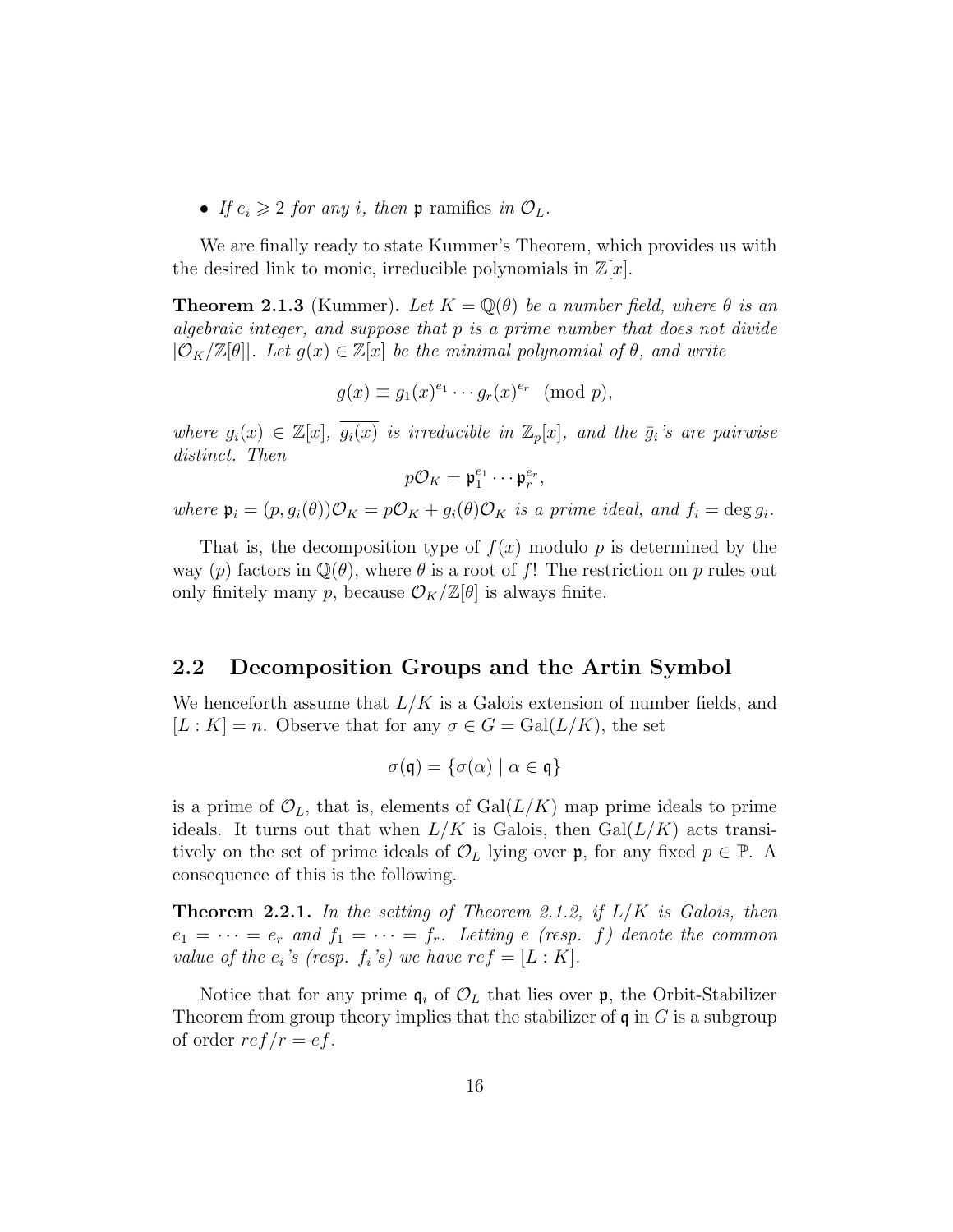Definition 2.2.1. With the notation as usual, we define the Decomposition Group of q on p:

$$
D_{\mathfrak{q}/\mathfrak{p}} = \{ \sigma \in G \mid \sigma(\mathfrak{q}) = \mathfrak{q} \}.
$$

Let  $H = \text{Gal}(l/k)$ . The reader may notice that  $|H| = f(\mathfrak{q}/\mathfrak{p})$  divides  $|D_{\mathfrak{q}/\mathfrak{p}}|$ . This suggests that they are somehow related, and this is indeed the case:

**Theorem 2.2.2.** There exists a surjective homomorphism from  $D_{\mathfrak{q}/\mathfrak{p}} \to H$ . Explicitly, we send  $\sigma \mapsto \bar{\sigma}$ , where  $\bar{\sigma} \in H$  is defined by

$$
\bar{\sigma}(\bar{\alpha}) = \overline{\sigma(\alpha)}
$$

where  $\bar{\alpha} \in l$ ,  $\alpha \in \mathcal{O}_L$  is a lift of  $\bar{\alpha}$ , and  $\overline{\sigma(x)}$  denotes the class of  $\sigma(x)$  modulo q.

Since  $l/k$  is an extension of finite fields, it is Galois, and H is cyclic. We also know from Galois Theory that  $H$  is generated by the Frobenius automorphism Frob, which is defined by

$$
\text{Frob}(\alpha) = \alpha^{|k|}.
$$

Now, observe that if **p** does not ramify in  $\mathcal{O}_L$  and if  $L/K$  is Galois, then  $e = 1$ , and in particular  $D_{\mathfrak{q}/\mathfrak{p}} \cong H$  is cyclic. Then, there is a unique element  $\sigma \in D_{\mathfrak{q}/\mathfrak{p}}$  such that  $\sigma \mapsto \text{Frob}$  under the isomorphism. This  $\sigma$  has the unique property that

$$
\sigma(a) \equiv a^{N(\mathfrak{p})} \pmod{\mathfrak{q}}, \quad \forall a \in \mathcal{O}_L.
$$

**Definition 2.2.2.** With notation as above, suppose  $\mathfrak{p}$  is unramified in  $\mathcal{O}_L$ and  $\mathfrak q$  is a prime of  $\mathcal O_L$  lying over  $\mathfrak p$ . We define the Artin symbol of  $\mathfrak q$  in  $L/K$ :

$$
\left(\frac{L/K}{\mathfrak{q}}\right)
$$

to be the unique element of  $D_{q/p}$  that is mapped to Frob  $\in H$  under the isomorphism, where  $\mathfrak{q} \cap K = \mathfrak{p}$ .

These are a few basic properties of the Artin Symbol:

**Lemma 2.2.1.** Let  $L/K$  be a Galois extension of number fields. With notation as above: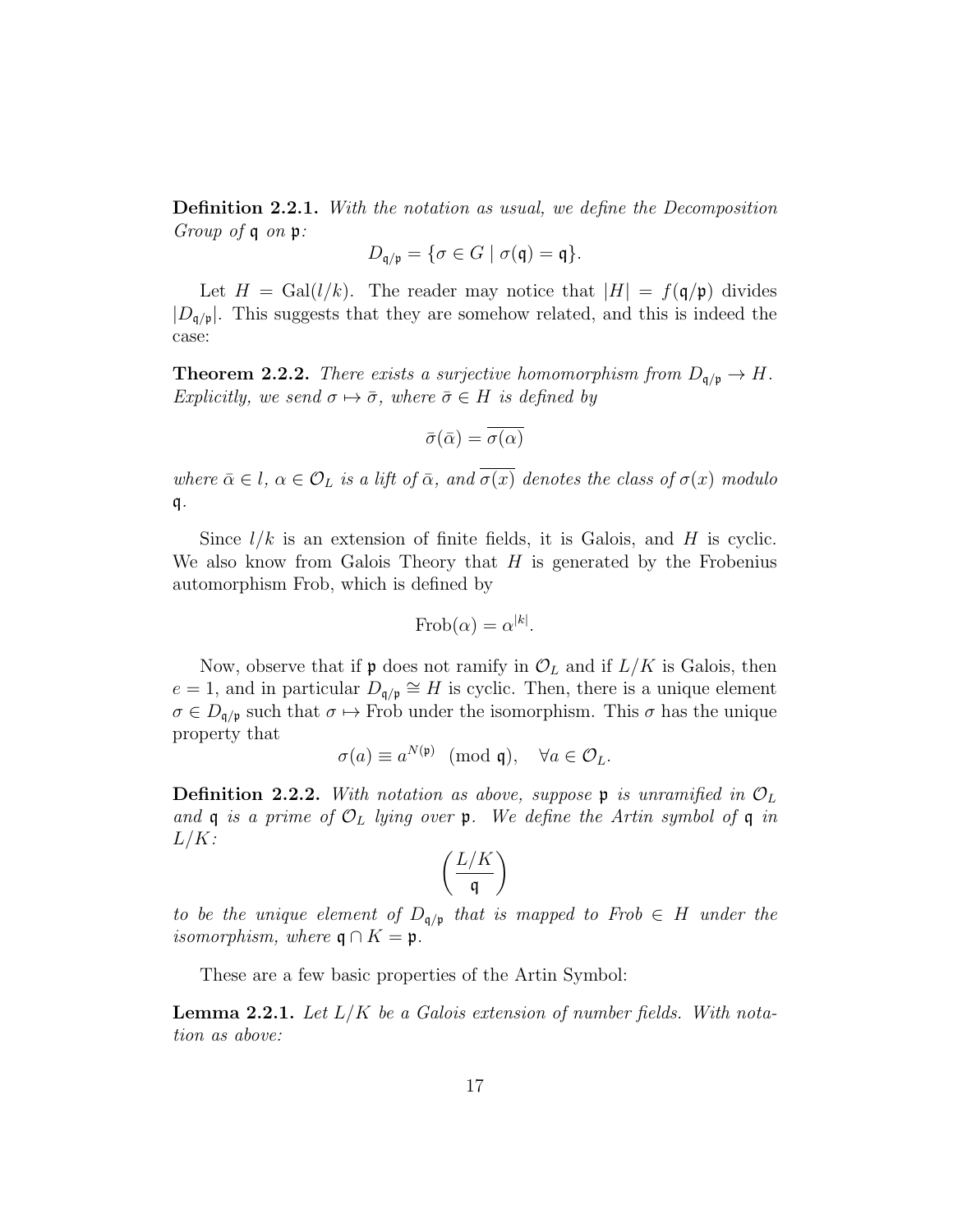• If  $\sigma \in \text{Gal}(L/K)$ , then

$$
\left(\frac{L/K}{\sigma(\mathfrak{q})}\right) = \sigma\left(\frac{L/K}{\mathfrak{q}}\right)\sigma^{-1}
$$

- The order of  $((L/K)/\mathfrak{q})$  in  $Gal(L/K)$  is f.
- p splits completely in L if and only if  $((L/K)/\mathfrak{q}) = 1$
- The Artin Symbol restricts nicely to Galois subfields. That is, if  $K \subset$  $L \subset M$  is a chain of Galois extensions, and q is a prime of M with  $\mathfrak{q} \cap \mathcal{O}_K = \mathfrak{p}, \text{ then } ((M/K)/\mathfrak{q}) \mid_L = ((L/K)/\mathfrak{p}).$

From this lemma, it follows that when  $G$  is abelian, every prime ideal lying over  $\mathfrak p$  has the same Artin symbol, and if G is not abelian, then the Artin symbols of the prime ideals lying over p at least form a conjugacy class  $C \subseteq G$ .

Thus, in general, we may extend the Artin symbol to primes of  $\mathcal{O}_K$  by defining

$$
\left(\frac{L/K}{\mathfrak{p}}\right) = C.
$$

#### 2.3 Density Theorems

Here, we extend the notion of density to apply to sets of prime ideals of a number ring. Since there is no linear ordering defined on prime ideals, we make use of the norm of an ideal.

**Definition 2.3.1.** Let  $A \subseteq B$  be sets of primes of  $\mathcal{O}_K$ . We define the natural or asymptotic density of A in B to be

$$
\lim_{n \to \infty} \frac{\#\{\mathfrak{p} \in A \mid N(\mathfrak{p}) \leq n\}}{\#\{\mathfrak{p} \in B \mid N(\mathfrak{p}) \leq n\}},
$$

if the limit exists. In the case when A is a set of primes and  $\mathbb{P}_K$  is the set of all primes of  $K$ , we simply call the above expression the Natural density of A.We define the Dirichlet density of A in B to be

$$
\lim_{s\to 1^+} \frac{\sum_{\mathfrak{p}\in A} N(\mathfrak{p})^{-s}}{\sum_{\mathfrak{p}\in B} N(\mathfrak{p})^{-s}}.
$$

In the case when A is a set of primes and  $\mathbb{P}_K$  is the set of all primes of K, we simply call the above expression the Dirichlet density of A.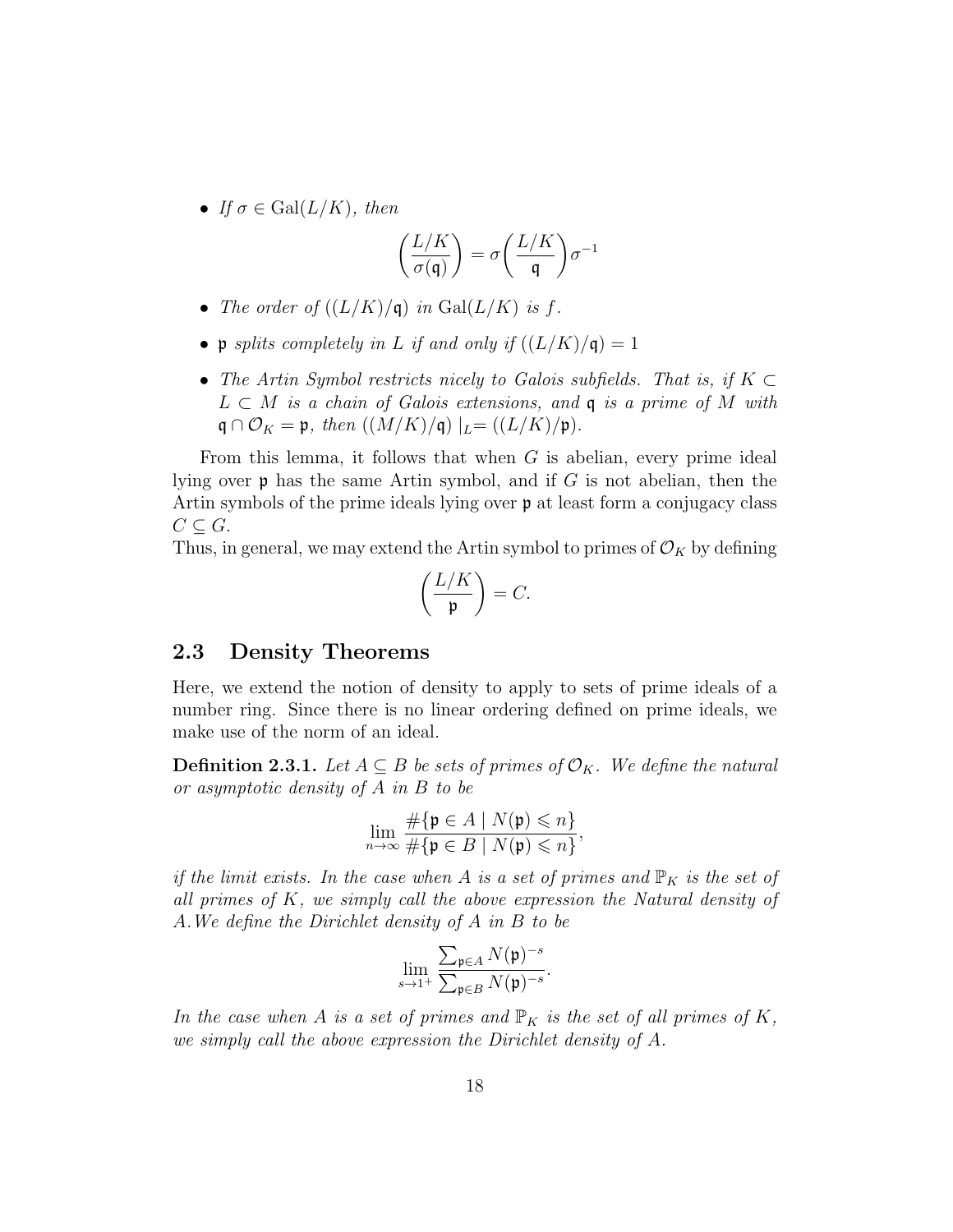An equivalent definition of Dirichlet density of a set  $A$  of primes of  $K$  is

$$
\delta(A) = \lim_{s \to 1^+} \frac{\sum_{\mathfrak{p} \in A} N(\mathfrak{p})^{-s}}{-\log(s-1)}.
$$

The following is a strengthened version of Frobenius' Density Theorem, since the latter cannot distinguish between multiple conjugacy classes in  $Gal(f)$  that have the same cycle-type. See Lang [4, VIII.8] for a proof.

**Theorem 2.3.1** (Chebotarev Density Theorem). Let  $L/K$  be a Galois extension of number fields with Galois group  $G$ , and let  $C$  be a conjugacy class of G. Then, the set

$$
S = \{ \mathfrak{p} \mid \mathfrak{p} \text{ is unramified in } L \text{ and } ((L/K)/\mathfrak{p}) = C \}
$$

has Dirichlet density

$$
\delta(S) = \frac{\#C}{\#G}.
$$

We give a simple example of an application of Chebotarev's Density Theorem (in fact, Frbenius Density Theorem could have also been used here):

**Theorem 2.3.2.** Let  $f(x) \in \mathbb{Z}[x]$  be a monic, irreducible polynomial, and let  $\alpha$  be a root of  $f(x)$  in the algebraic closure of  $\mathbb{Q}$ . If  $\mathbb{Q}(\alpha)/\mathbb{Q}$  is a Galois extension (or equivalently, if  $|Gal(f)| = deg f$ ), then

$$
\delta(P(f)) = \frac{1}{\deg f}.
$$

*Proof.* Since  $K/\mathbb{Q}$  is Galois,  $f(x)$  has a root modulo p if and only if (p) splits completely in  $K$ . By part (iii) of Lemma 9, this happens if and only if

$$
\left(\frac{K/\mathbb{Q}}{p}\right)=1,
$$

the identity element of the group  $G = \text{Gal}(K/\mathbb{Q})$ . By Chebotarev's Density Theorem, the set

$$
S = \{ p \mid p \text{ is a rational prime and } \left( \frac{K/\mathbb{Q}}{p} \right) = 1 \}
$$

has density

$$
\delta(S) = \frac{1}{|\text{Gal}(K/\mathbb{Q})|} = \frac{1}{[K:\mathbb{Q}]} = \frac{1}{\deg f}.
$$

It is clear from the preceding comments that  $S = P(f)$ . The desired result follows.  $\Box$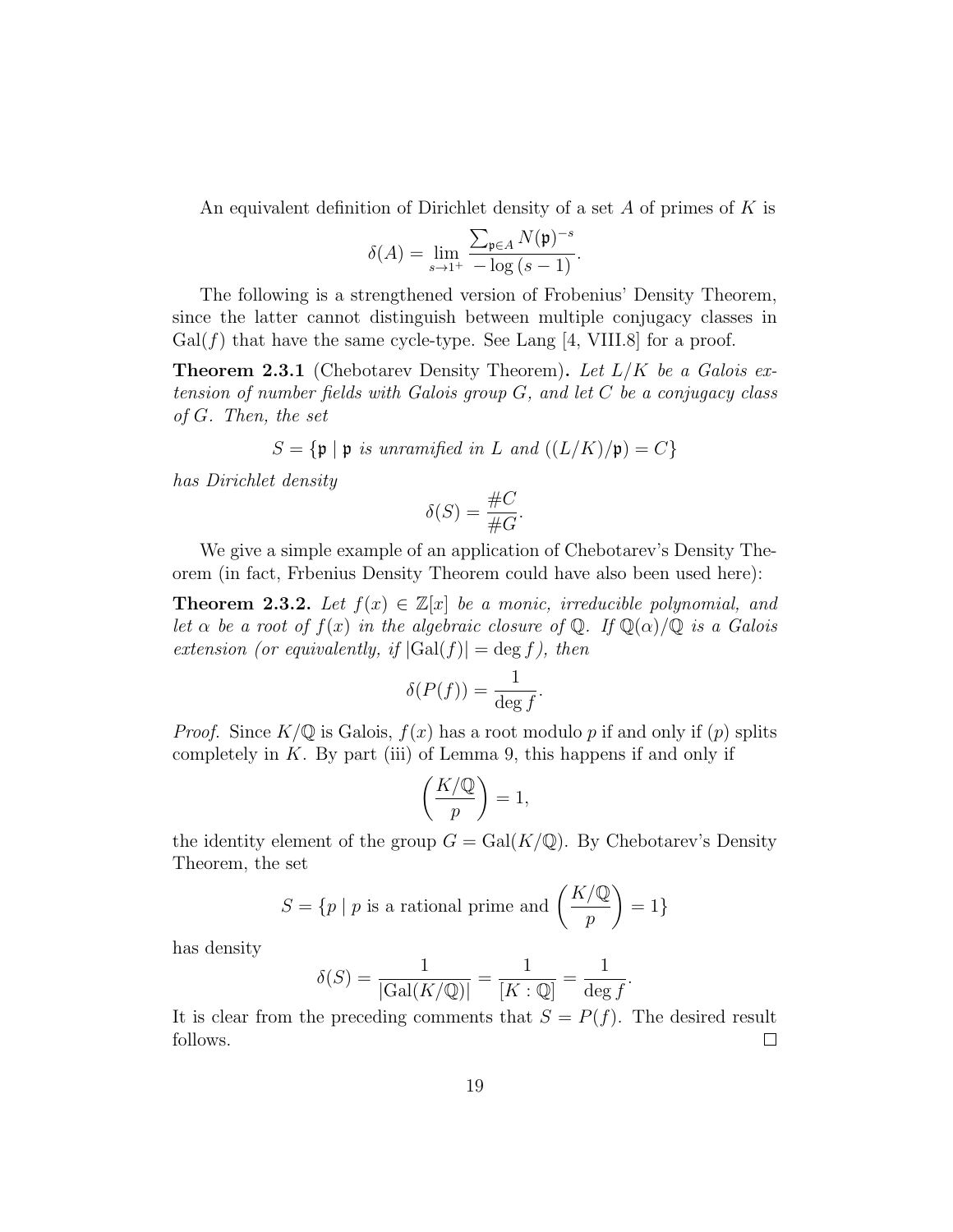#### 2.4 Cyclotomic fields

Let  $\zeta_m$  denote a primitive mth root of unity. We denote the field  $\mathbb{Q}(\zeta_m)$  by  $K_m$ . From Galois Theory, we know that the minimal polynomial  $\Phi[x] \in \mathbb{Q}[x]$ of  $\zeta_m$  has degree  $\phi(m)$ , where  $\phi$  is Euler's Totient function.  $K_m/\mathbb{Q}$  is Galois, with an abelian Galois group G that is isomorphic to  $(\mathbb{Z}/m\mathbb{Z})^{\times}$ , the group of units of the ring  $\mathbb{Z}/m\mathbb{Z}$ . The elements of G are of the form  $\sigma_a$ , for  $1 \leq a \leq m$ and a co-prime to m, where  $\sigma_a(\zeta_m) = \zeta_m^a$ .

Things work very nicely in cyclotomic fields:

- $\mathcal{O}_{K_m} = \mathbb{Z}[\zeta_m].$
- p ramifies in  $K_m$  if and only if  $p \nmid m$ .
- If  $p \nmid m$ , the factorisation of  $(p)$  into distinct prime ideals in  $\mathbb{Z}[\zeta_m]$  has the form

$$
(p)=\mathfrak{p}_1\cdots\mathfrak{p}_r,
$$

where  $f = f_i$  is the order of p in  $(\mathbb{Z}/m\mathbb{Z})^{\times}$ , and  $r = \phi(m)/f$ .

Cyclotomic fields are central to our discussion because of the following lemma.

**Lemma 2.4.1.** Let  $K_m = \mathbb{Q}(\zeta_m)$  be a cyclotomic field, and let  $p \in \mathbb{P}$  such that  $p \nmid m$ . Then

$$
\left(\frac{K_m/\mathbb{Q}}{p}\right)=\sigma_p,
$$

where  $\sigma_p(\zeta_m) = \zeta_m^p$ .

*Proof.* By the discussion preceding Definition 2.2.2,  $((K_m/\mathbb{Q})/p) \in \text{Gal}(K_m/\mathbb{Q})$ is the unique element such that for every  $x \in \mathbb{Z}[\zeta_m]$ 

$$
\left(\frac{K_m/\mathbb{Q}}{p}\right)(x) \equiv x^p \pmod{p}.
$$

Every element of  $K_m$  and in particular every element of  $\mathbb{Z}[\zeta_m]$  can be written in terms of the basis  $\{1, \zeta_m, \ldots, \zeta_m^{m-1}\}$ . Let  $x = a_0 + a_1 \zeta_m + \cdots$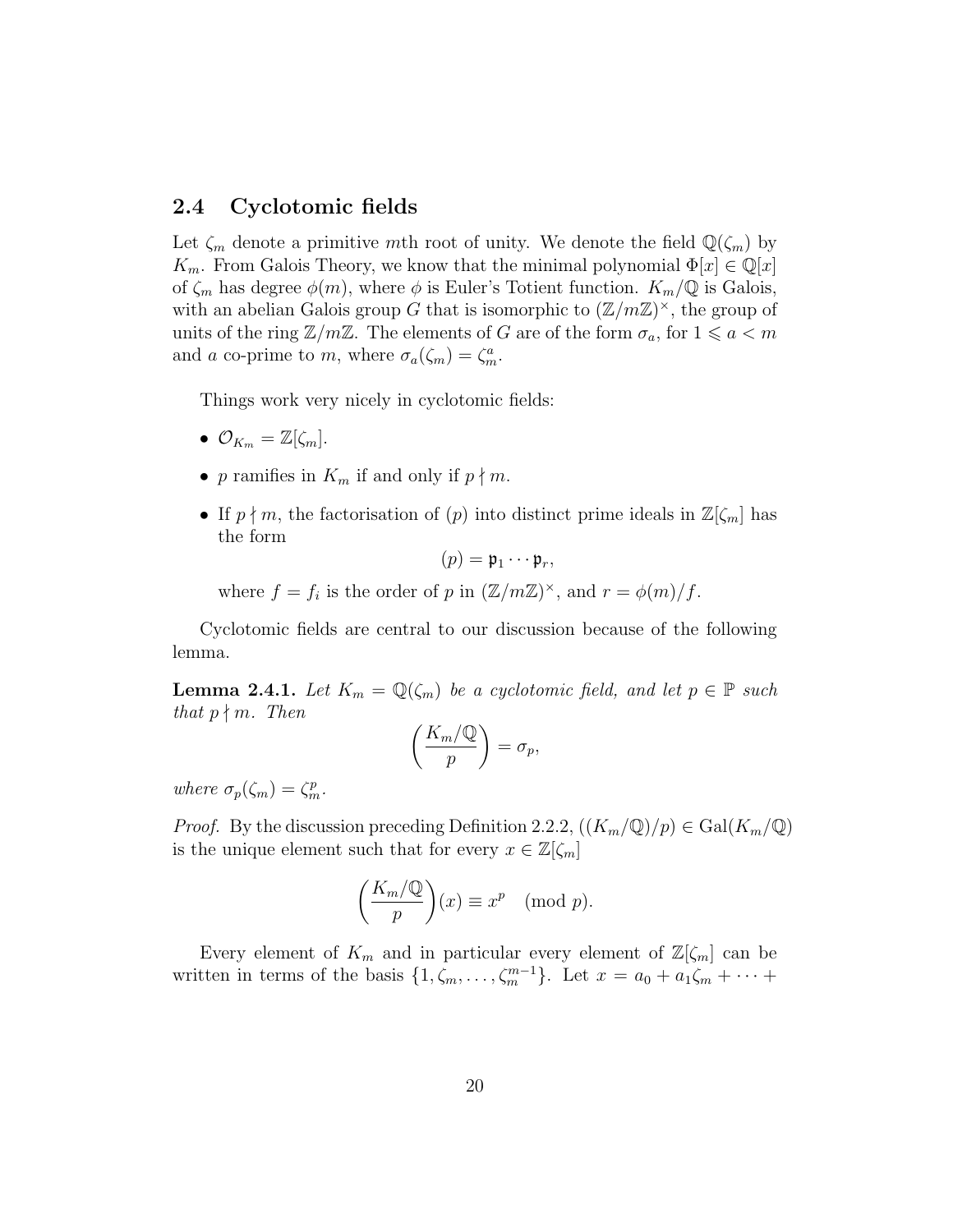$a_{m-1}\zeta_m^{m-1}$ . Then we have

$$
\left(\frac{K_m/\mathbb{Q}}{p}\right)(x) = \left(\frac{K_m/\mathbb{Q}}{p}\right)(a_0 + a_1\zeta_m + \dots + a_{m-1}\zeta_m^{m-1})
$$

$$
= a_0 + a_1\zeta_m^p + \dots + a_{m-1}\zeta_m^{(m-1)p}
$$

$$
\equiv (a_0 + a_1\zeta_m + \dots + a_{m-1}\zeta_m^{m-1})^p \pmod{p}
$$

$$
= x^p,
$$

where the second congruence follows since the Binomial Theorem ensures that every other term in the expansion of  $x^p$  vanishes because its coefficient is divisible by  $p$ , and the coefficients are congruent to their own  $p$ th powers mod p (by Fermat's Little Theorem).  $\Box$ 

Recall that we had used Dirichlet's Theorem to solve the case for quadratic polynomials. Dirichlet's Theorem actually follows as an easy consequence of Chebotarev's Density Theorem.

**Theorem 2.4.1** (Dirichlet's Theorem). Let a and m be two positive, coprime integers. Then the set

$$
S = \{ p \in \mathbb{P} \mid p \equiv a \pmod{b} \}
$$

has Dirichlet density  $1/\phi(b)$ , where  $\phi$  denotes Euler's Totient function.

*Proof.* Let a and m be as above, and let  $K_m = \mathbb{Q}(\zeta_m)$ , where  $\zeta_m$  is a primitive mth root of unity. Then  $p \nmid m$  if and only if p is unramified in  $K_m$ . We also know that  $K_m/\mathbb{Q}$  is Galois, and since  $G = \text{Gal}(K_m/\mathbb{Q})$  is abelian, the Artin symbol for each prime p of Z is a well-defined element of  $Gal(K_m/\mathbb{Q})$ .

We know that each  $\sigma \in G$  is of the form  $\sigma_t$ , where  $\sigma_t(\zeta_m) = \zeta_m^{\ t}$ , and  $1 \leq t < m$  is co-prime to m. Observe that for any  $t_1, t_2 \in \mathbb{Z}_+$ , we have that

 $\sigma_{t_1} = \sigma_{t_2}$  if and only if  $t_1 \equiv t_2 \pmod{m}$ ,

and in addition to this, we know that if  $p \nmid m$ , then  $((K_m/\mathbb{Q})/p) = \sigma_p$ . Combining the above, we see that for a rational prime  $p$ ,

$$
\left(\frac{K_m/\mathbb{Q}}{p}\right) = \sigma_a \quad \text{ if and only if } \quad p \equiv a \pmod{m}.
$$

Let S be the set of rational primes that have Artin symbol  $\sigma_a \in G$ . Then S is also the set of primes that are congruent to  $a$  modulo  $m$ . By Chebotarev, this set has Dirichlet density  $1/|G| = 1/\phi(m)$ .

 $\Box$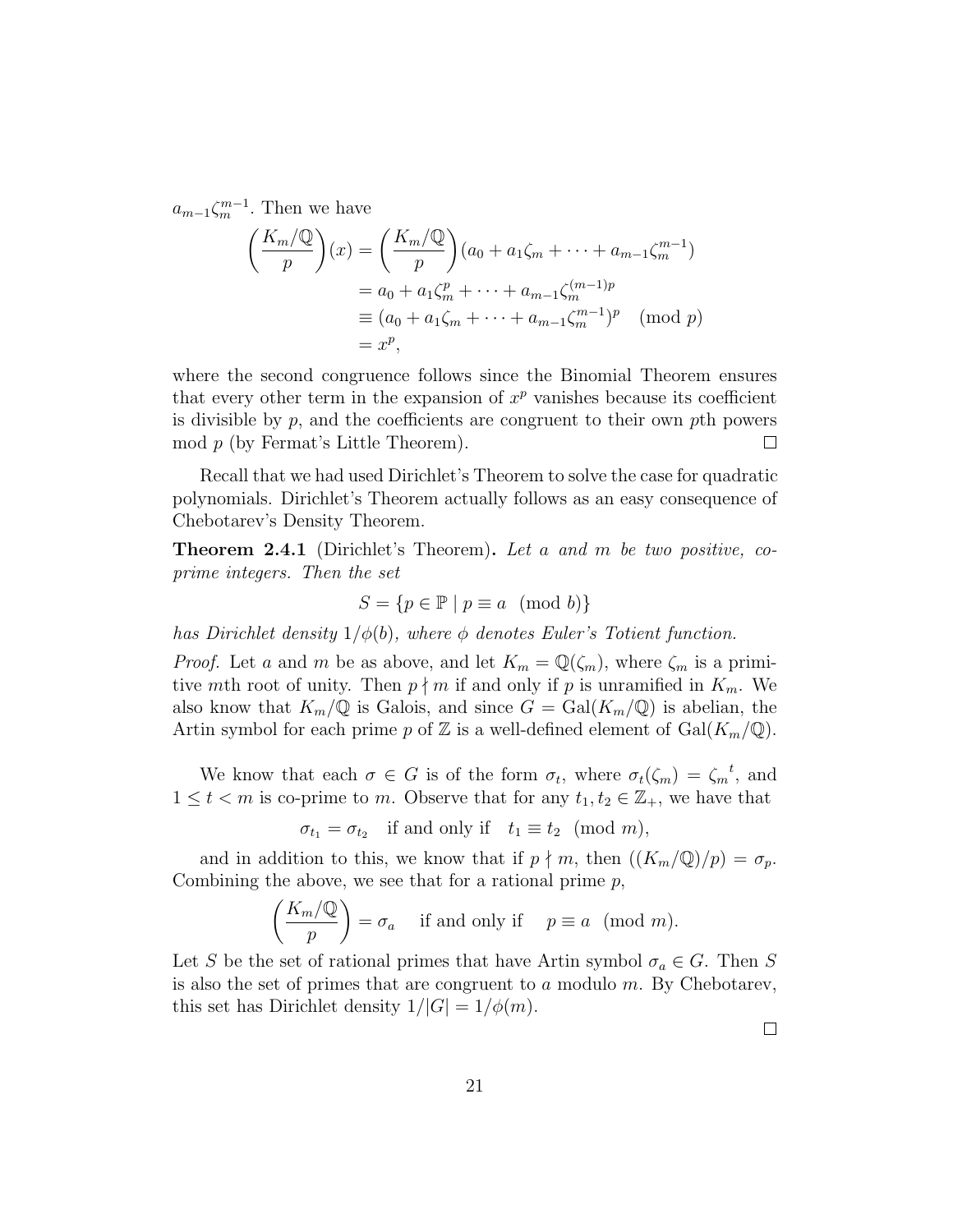## 3 Theorem A

#### 3.1 Proof of Theorem A

We would now like to show that when  $Gal(f)$  is abelian, then  $P(f)$  is characterisable by congruence conditions. We saw in Lemma 2.4.1 that the Artin symbol of a rational prime  $((K_m/\mathbb{Q})/p)$  is determined by congruence classes modulo m. We make use of this fact. First note that  $Gal(K_m/\mathbb{Q})$  is always abelian, so every intermediate field is an *abelian extension* of  $\mathbb{Q}$ , that is, it is a Galois extension of Q with abelian Galois group. In fact, the following, amazing fact is true. The reader can find a proof in Cox [5, Ch. 2]

Theorem 3.1.1 (Kronecker-Weber Theorem). Every abelian extension (Galois extension with abelian Galois group) of the rationals is contained in some cyclotomic field.

We will also need a part of the Fundamental Theorem of Galois Theory, which we state for completeness:

**Theorem 3.1.2.** Let  $L/K$  be a Galois extension of fields with Galois Group G, and let  $\phi(H)$  denote the fixed field of the subgroup H of G. If  $H \triangleleft G$ , then the restriction map

 $\sigma \mapsto \sigma|_{\phi(H)}$ 

is a surjective homomorphism of G onto  $Gal(\phi(H)/K)$ , with kernel H.

Note that if  $Gal(f)$  is abelian, then  $|Gal(f)| = \deg f$ . To see why, suppose  $\alpha$  is a root of f, and let L denote its splitting field over Q. Then, since  $Gal(L/\mathbb{Q}) = Gal(f)$  is abelian, every subgroup is normal and in particular, ever intermediate field is a Galois over Q. Then f must split in  $\mathbb{Q}(\alpha)$ , whence we conclude that  $\mathbb{Q}(\alpha) = L$ , so that

$$
|\mathrm{Gal}(f)| = [L : \mathbb{Q}] = [\mathbb{Q}(\alpha) : \mathbb{Q}] = \deg f.
$$

This fact is implicitly used in the following proof.

**Theorem A.** Let  $f(x) \in \mathbb{Z}[x]$  be a monic, irreducible polynomial with abelian Galois group, and let m be an integer such that the splitting field of f is contained in  $K_m = \mathbb{Q}(\zeta_m)$ . Then, there exist

$$
\frac{[K_m : \mathbb{Q}]}{\deg f} = \frac{\phi(m)}{\deg f}
$$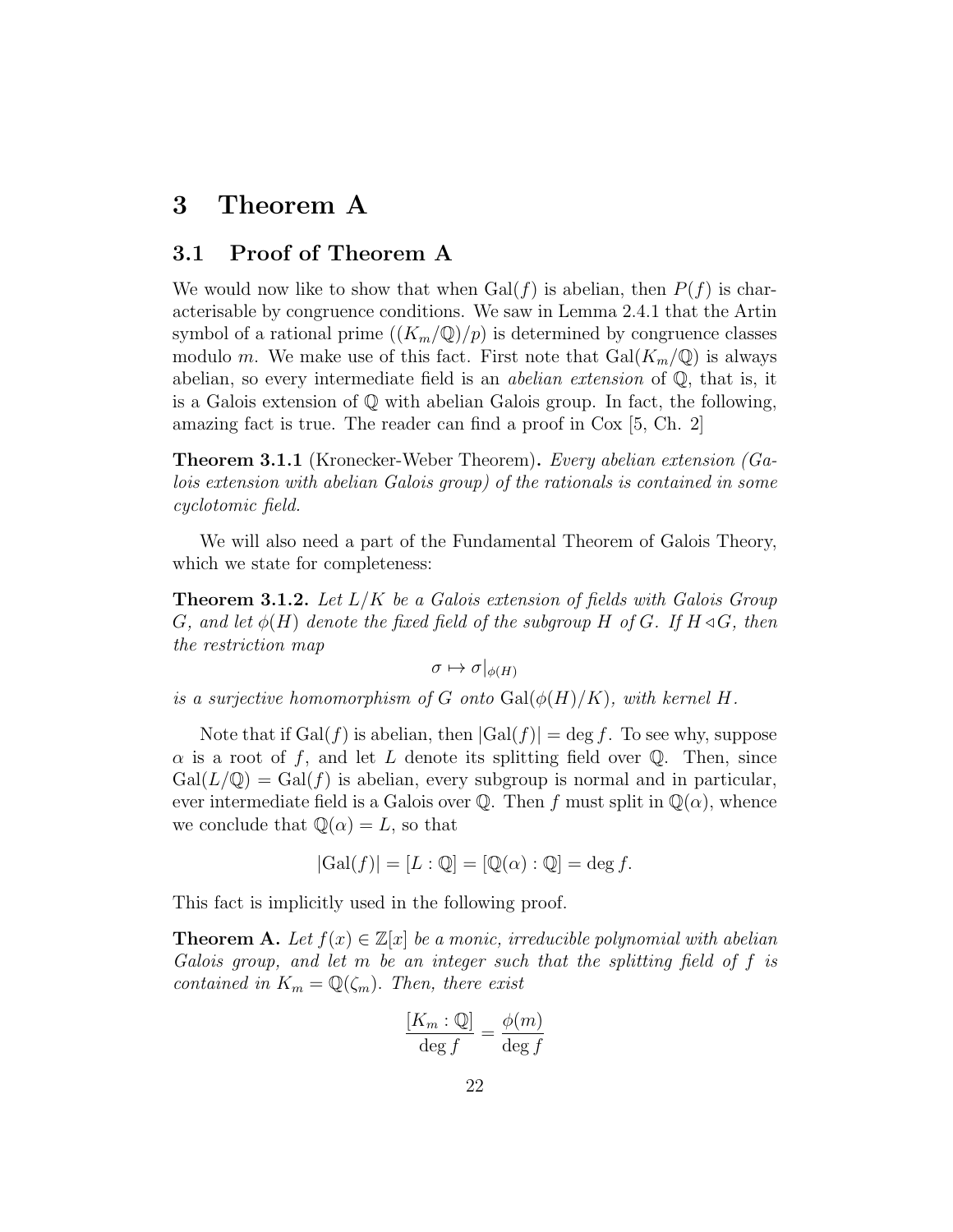many integers  $a_i$  that are relatively prime to m and pairwise incongruent modulo m, such that, for any rational prime p that does not divide m, f has a root modulo p if and only if  $p \equiv a_i \pmod{m}$  for some  $0 \leq i \leq \phi(m)/\deg f$ 

*Proof.* We know that  $G = \text{Gal}(K_m/\mathbb{Q}) \cong (\mathbb{Z}/m\mathbb{Z})^{\times}$  is cyclic, so every subgroup is normal, which implies that every intermediate field of  $K_m$  is Galois over Q.

Let  $\alpha$  be a root of  $f(x)$ , and set  $K = f(\alpha)$ . Then K is the fixed field of some subgroup H of G. We have that  $((K_m/\mathbb{Q})/p)|_K = ((K/\mathbb{Q})/p)$ , and applying Theorem 17, it follows that

$$
\left(\frac{K/\mathbb{Q}}{p}\right) = 1
$$
 if and only if  $\left(\frac{K_m/\mathbb{Q}}{p}\right) \in H$ .

We also know that elements of G are of the form  $\sigma_t$ , where  $\sigma_t(\zeta_m) = \zeta_m^t$ , and explicitly:

$$
\left(\frac{K_m/\mathbb{Q}}{p}\right) = \sigma_p.
$$

In the proof of Dirichlet's Theorem, we saw that

$$
\left(\frac{K_m/\mathbb{Q}}{p}\right) = \sigma_a \quad \text{ if and only if } \quad p \equiv a \pmod{m}.
$$

We combine all this information into the following.

$$
f(x) \text{ has a root modulo } p \iff p \text{ splits completely in } K
$$

$$
\iff \left(\frac{K/\mathbb{Q}}{p}\right) = 1
$$

$$
\iff \left(\frac{K_m/\mathbb{Q}}{p}\right) = \sigma_a \in H
$$

$$
\iff p \equiv a \pmod{m}.
$$

Finally, observe that

$$
|H| = \frac{|G|}{[K:\mathbb{Q}]} = \frac{\phi(m)}{\deg f},
$$

which completes the proof.

 $\Box$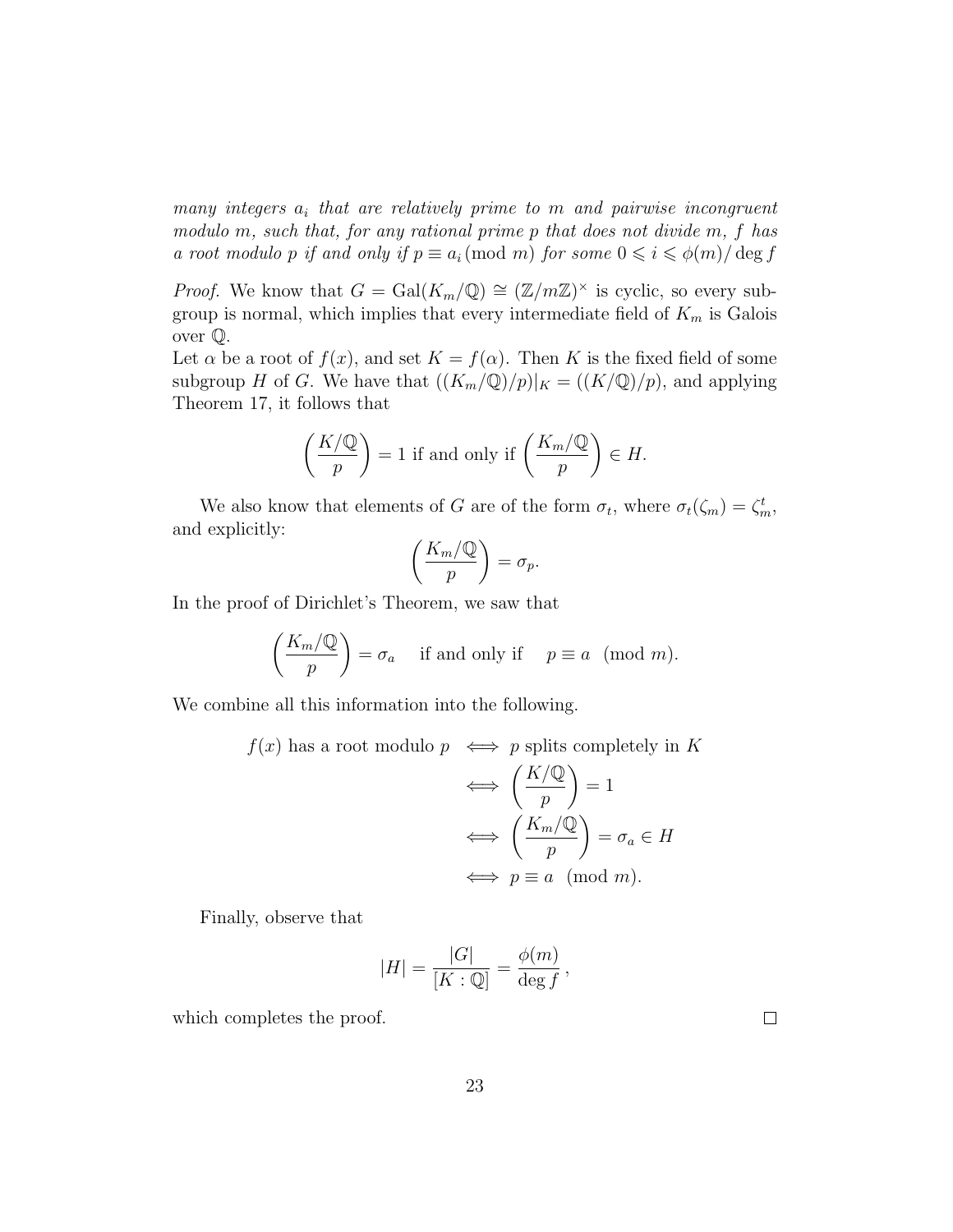#### 3.2 Follow-up Questions

This project leads to some natural follow-up questions. The most pressing question is whether the converse of Theorem A is also true. That is, if the primes in  $P(f)$  can be exhibited as the union of primes in some congruence classes modulo an integer, then is  $Gal(f)$  abelian? Another direction in which we can turn is to weaken project's question and ask whether  $P(f)$  always contains the union of primes in some residue classes modulo an integer.

We finally conclude by giving the example of a polynomial whose Prime Set can be completely "characterised", but not simply by congruence conditions modulo some integer. For the polynomial  $f(x) = x^3 - 2$ , (see Cox [5, I.4]) it turns out that

 $P(f) = \{p \in \mathbb{P} \mid p \equiv 2 \pmod{3} \text{ or } p = x^2 + 27y^2 \text{ for some } x, y \in \mathbb{Z}\}.$ 

This example suggests that broadening the definition of "characterisation" to include primes that can be expressed in different ways may yield some interesting results.

#### 3.3 Acknowledgements

I would like to thank Prof. Krumm for his academic guidance and patient mentorship. I would also like to thank Prof. Matt Baker at Georgia Tech for his freely available lecture notes on Algebraic Number Theory, which I used extensively to become familiar with the material.